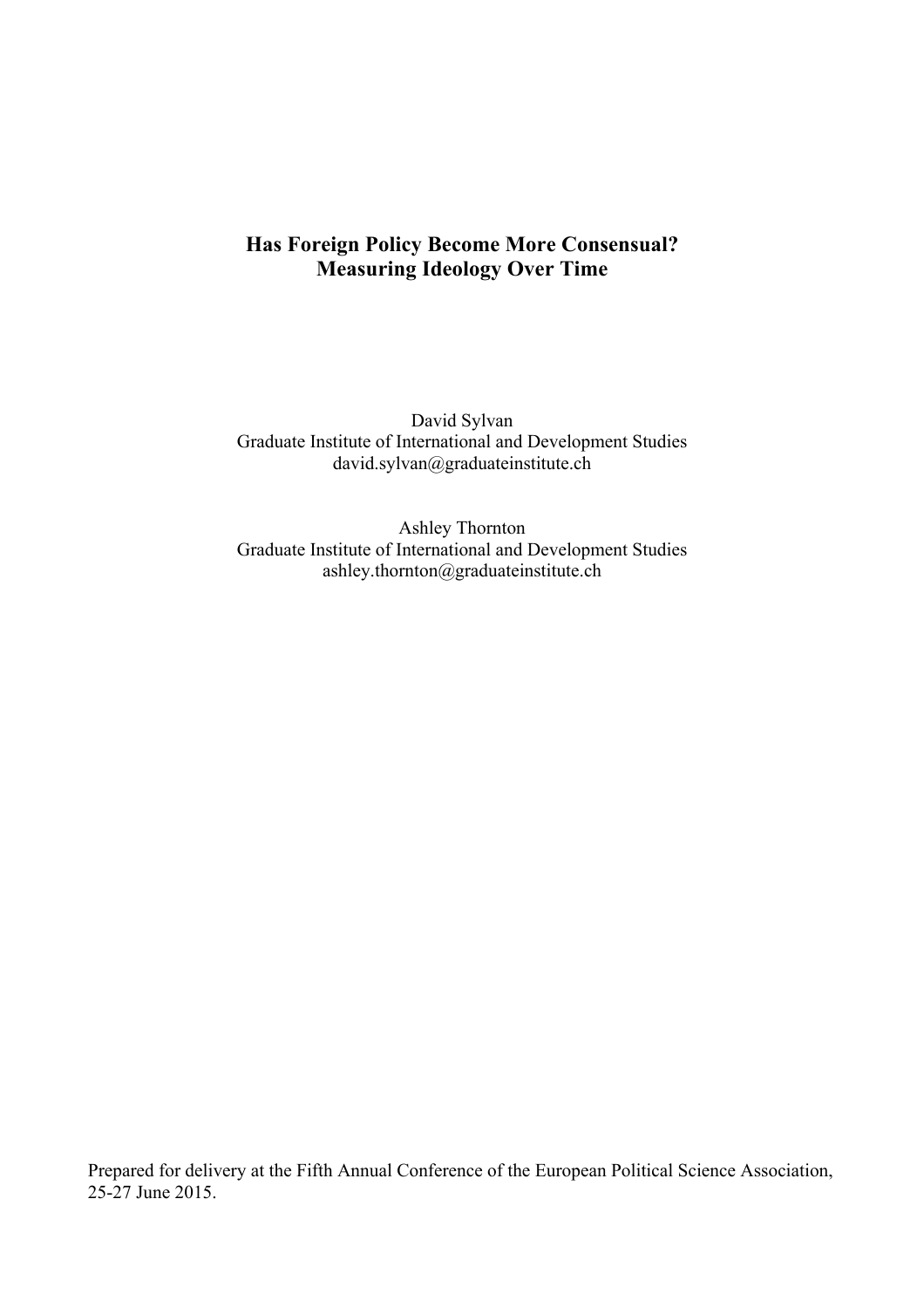## **Abstract**

The advent of the "national security state" has arguably had profound consequences for agreement among political elites regarding countries' foreign policies: as perceived threats have continued/grown, and as bureaucracies created to deal with those threats have become institutionalized, including long-standing cooperative arrangements between different countries' security agencies, the national security sector has arguably become increasingly insulated from rancorous political debates. To test this proposition as part of an ongoing research project, we develop a methodology for measuring ideological consensus among political elites regarding both national security-related issues and other issues. The methodology works by coding speeches in political debates as sets of argument chains; pairs of the latter are then compared and a similarity measure (related to sociological work on the similarity of event sequences) is calculated and aggregated across pairs of speeches. A preliminary application of the methodology to portions of a debate arguably prior to the advent of the national security state -- over the Treaty of Paris of 1898 which annexed the Philippines to the United States -- reveals that the methodology is tractable (suggesting that the approach can be scaled up to study more recent debates in multiple countries) and, as a measurement device, seems to track the level of the national security state.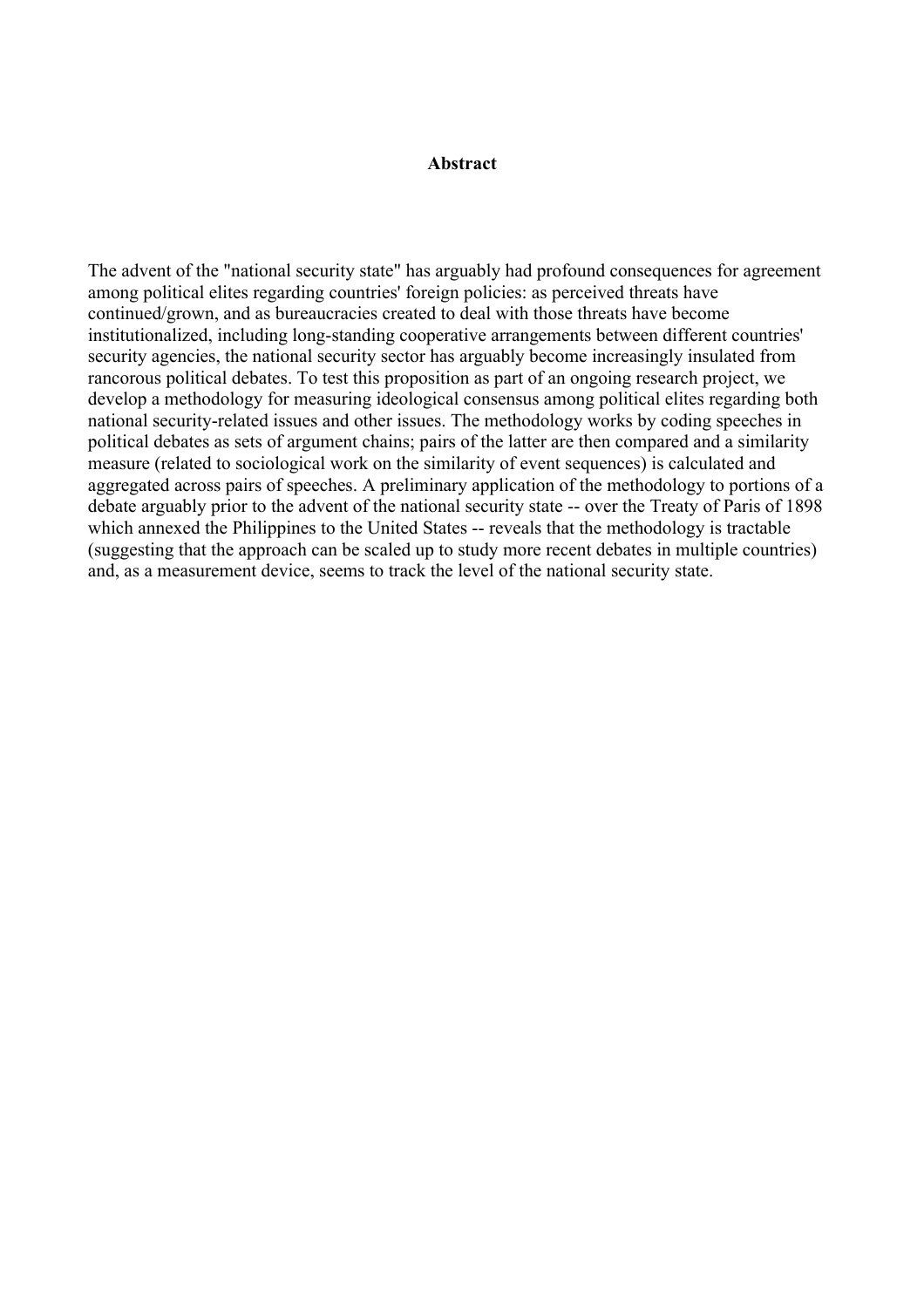One of the noteworthy characteristics of political debates about surveillance in the two years since Edward Snowden's revelations about the U.S. National Security Agency (NSA) has been the realization, in one country after another, that such surveillance is carried out by each country's own agencies, that the surveillance has been going on for some time, and that it is on a wider scale than had previously been suspected. What is also noteworthy is that, notwithstanding this realization, the majority reaction among political elites has been that although some correctives may well be needed, the world is simply too dangerous to forgo these tools. Thus, in the United States, a mild reform of the NSA that nonetheless continued, directly or indirectly, its data collection programs, passed the Congress overwhelmingly and was signed immediately into law.<sup>1</sup> In France, a bill expanding surveillance powers is in the process of passing both chambers by large margins. Similar legislation has either already been voted or is in the process of being approved by the parliaments of other countries, with even the Swiss doing the same.<sup>2</sup> In sum, while Snowden's documents may well

<sup>&</sup>lt;sup>1</sup> The reaction by the former head of the NSA to the congressional vote was "If somebody would come up to me andsay 'Look, Hayden, here's the thing: This Snowden thing is going to be a nightmare for you guys for about two years.And when we get all done with it, what you're going to be required to do is that little 215 program about American telephony metadata — and by the way, you can still have access to it, but you got to go to the court and get access to it from the companies, rather than keep it to yourself' — I go: 'And this is it after two years? Cool!'" https://firstlook.org/theintercept/2015/06/17/hayden-mocks-extent-post-snowden-surveillance-reform-2-years-cool/

 $^{2}$  For example, the UK parliament expanded surveillance in 2014 (http://www.hrw.org/news/2014/07/14/uk-emergencysurveillance-law-blow-privacy) and was described as "likely to be satisfied" if future legislation were to embody the recommendations of a new watchdog report: http://www.theguardian.com/world/2015/jun/11/uk-intelligence-agenciesshould-keep-mass-surveillance-powers-report-gchq. In France, both houses of parliament have now passed versions of a new law expanding surveillance: http://www.theguardian.com/world/2015/may/05/france-passes-new-surveillance-lawin-wake-of-charlie-hebdo-attack and http://www.csmonitor.com/World/Passcode/2015/0609/France-moves-closer-toadopting-expansive-surveillance-law. In Switzerland, a bill expanding surveillance was approved by the lower house of parliament in the spring (http://www.letemps.ch/Page/Uuid/37d03a12-cc8f-11e4-ab43-

<sup>77</sup>e6948b78b0/Loi\_sur\_le\_Renseignement\_la\_gauche\_ne\_parvient\_pas\_%C3%A0\_la\_corriger) and, in a matter somewhat more favorable still to the intelligence services, by the upper house: http://www.tdg.ch/suisse/autoriteindependante-doit-surveiller-services-secrets/story/12889918.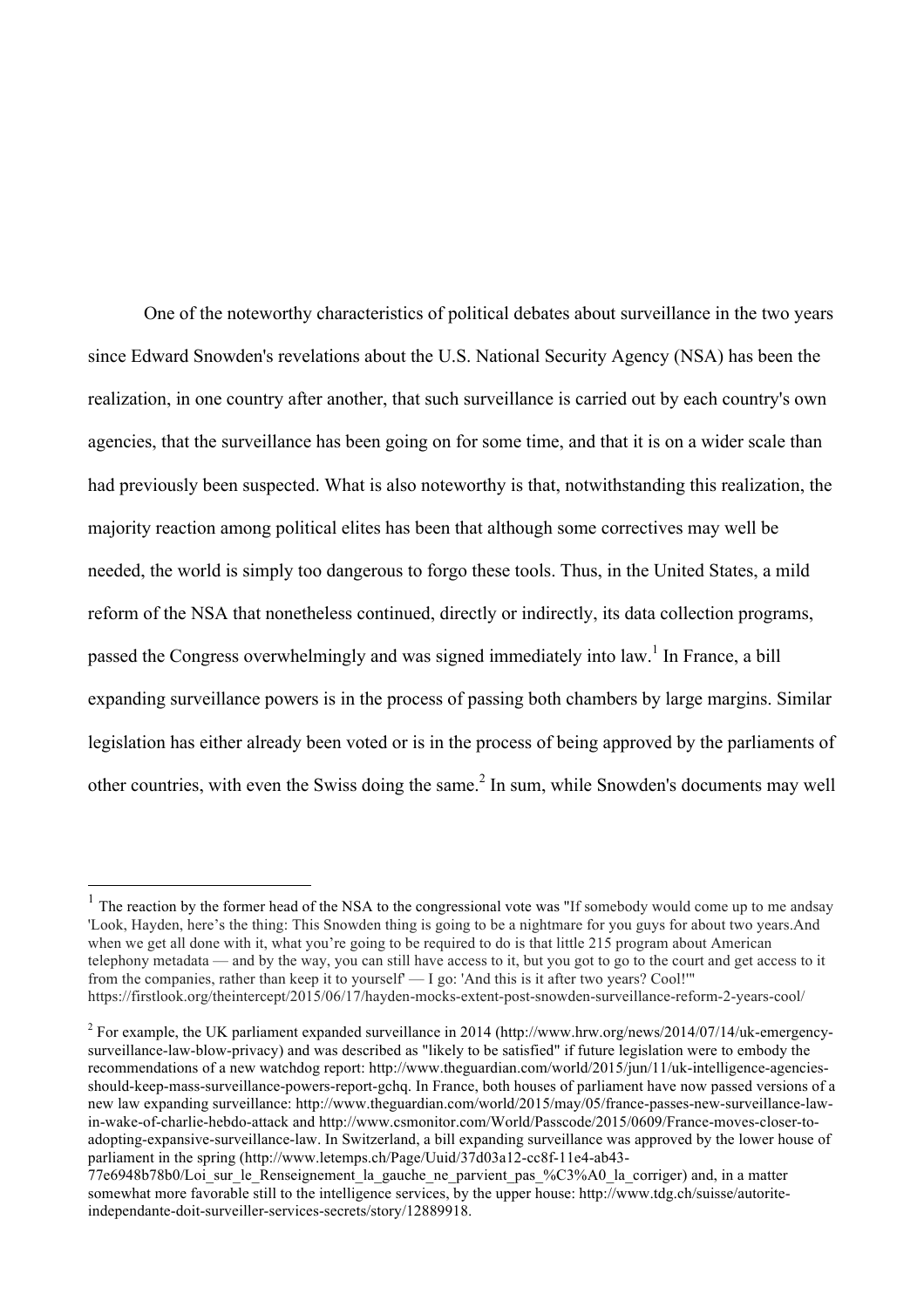have sparked a focus on surveillance, they have not for the most part led to significant restrictions on the agencies engaging in those activities.

Obviously, these political reactions raise numerous questions about government secrecy, the mass media, and representative democracy; for our purposes, however, they also hint at a methodology for studying the phenomenon of the "national security state": to ascertain its scope across countries; its growth, or lack thereof, over time; and the extent to which these spatial and temporal patterns can be accounted for by various causal factors. This paper is on that methodology. We begin by a quick overview of the literature on the national security state, adducing hypotheses about its growth and its cross-national variation. We then propose an indirect way of measuring the extent of the national security state by looking at ideological consensus among political elites on national security-related issues; one measure of that consensus, we argue, can be found in commonalities of reasoning in otherwise highly contested legislative debates. We discuss the coding of speeches in those debates as argument chains and criteria (related to sociological work on event sequences) for assessing the similarity of pairs of argument chains. We conclude with a preliminary application of our methodology to a particular legislative debate; it suggests that the methodology is promising enough to undergird a large-scale research project (now underway) on the growth and extent of the national security state.

### 1. The national security state

There are several political science literatures arguing that there should be a significant expansion of state capabilities connected with national security. The oldest of these -- although there has been a revival of work in just the last few years (e.g., Engel 2011; Morgan 2004; Friedberg 2000) -- stems from the evocative argument by the political scientist Harold Lasswell about the "garrison state" (Lasswell 1937, 1941, 1950, 1962; earlier revivals are, e.g., Aron 1979; Fitch 1985). Lasswell's original focus, and that of most scholars who have revived his ideas, was on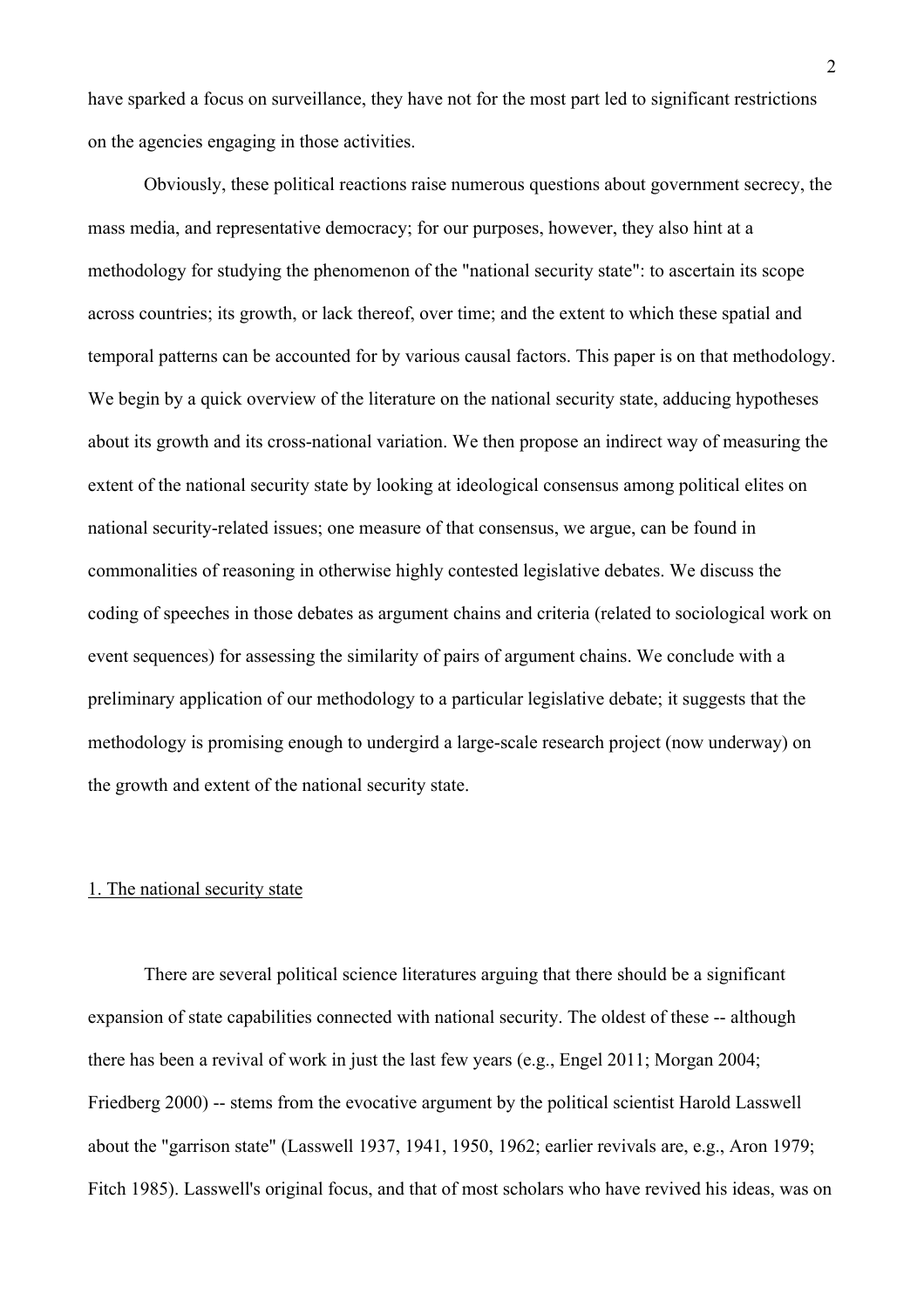a structural tendency (due to the interaction between an at least initial sense of threat among officials electorally responsible to public opinion, on the one hand, and organizational inertia [Sylvan and Majeski 2009] in government bureaucracies, on the other) in democratic countries for "specialists on violence" to play an ever greater political role. That "developmental construct," as Lasswell termed the tendency, goes along with a second strand of literature, this on institutional political development (Katznelson and Shefter 2002: pt. 4; Sparrow 2011; Thorpe 2014). The argument here is that, at least for the USA, state building dynamics in the mid-20th century were particularly concentrated in agencies having to do with issues of national security. These political science arguments are buttressed by additional work by legal scholars and diplomatic historians (Hogan 1998; Stuart 2008; Ackerman 2010), on the emergence and development of the "national security state," with a focus on standard political economy phenomena of lobbying and interest aggregation in the executive and the legislature, spurred by current and past state officials who interact closely with the private sector. Complementary arguments can be found in a final body of literature, this one in the field of international relations, on "securitization" (Buzan, Waever, and de Wilde 1998; Balzacq 2005; Vuori 2008; Donnelly 2013), the process whereby, because of mobilization motives and media reflexes, phenomena get reconstituted as security-related and, by implication, fall within the purview of state capabilities connected with national security.

On these arguments, we should expect a long-term tendency in democracies with incipient national security bureaucracies and significant financial resources, for the latter to grow in both size and influence, as well as in the scope of their activities, both at home and abroad. We thus have a first hypothesis, *(H1) that for democratic, developed countries, there should be long-term tendencies in the direction of a national security state.*

However, there are other factors at work which can magnify or attenuate these tendencies. Scholarship at the intersection of history and political science has pointed to the possession of overseas colonies or client states as a trigger for the development of security-related organizations (Morris-Suzuki 1998; Blanchard, Bancel, and Lemaire 2005; Lange 2009; McCoy 2009); and if the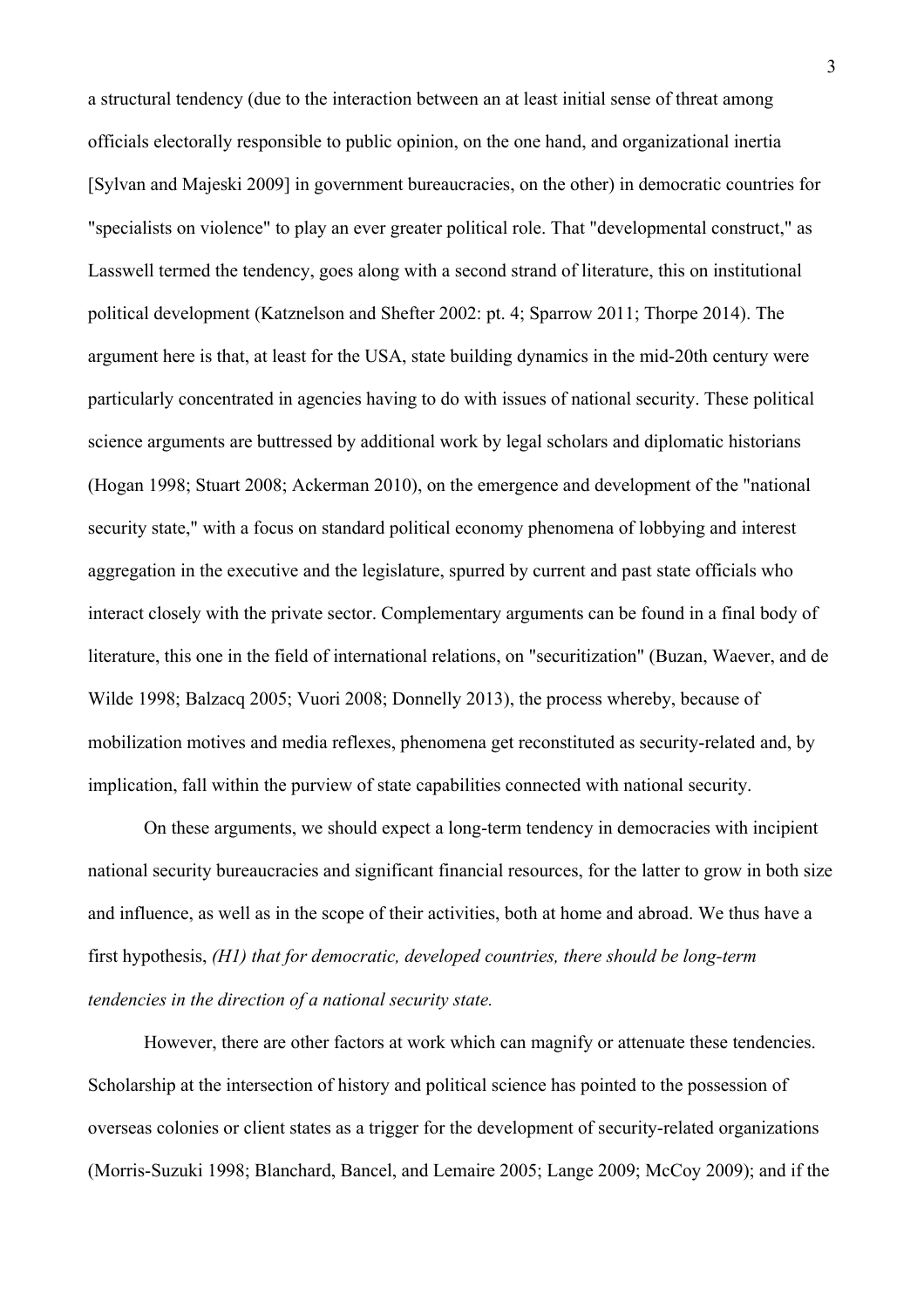same reasoning about trends in the national security state applies to agencies created in the colonial era, then what happened after the end of the Second World War was not so much the creation of new organizations as the continued existence of older ones. Thus*, H2: countries with overseas empires in 1945 should display proportionately greater development of a national security state than those without empires (though this effect may diminish with the advent of decolonization).<sup>3</sup>* A second alternative explanation has to do with multilateral alliances. As we mentioned above, recently published documents leaked from within the NSA point to significant differences in collaboration between the agency and its foreign counterparts, and specifically to the extent to which each would pass information to the other. Arguably, these collaborations, and by extension the development of surveillance and related capacities, covary with the extent of military and other intelligence ties (*El Mundo* 30 Oct. 2013; *Copenhagen Post* 4 Nov. 2013, both reporting on cooperation between the NSA and counterpart agencies in other countries); when the ties are multilateral in nature, peer pressure on national security issues should be particularly strong and notably influence the world views of a member country's elites (see, e.g., Kreps 2010; Zaller 1994). *Hence, H3: countries which are members of multilateral alliances should display proportionately greater development of a national security state than those who are either neutrals or only have bilateral military alliances.*

#### 2. Ideological consensus

The problem with the above hypotheses, as with many of the trend claims made in various literatures about the national security state, is that they are practically impossible to assess

 $3$  Note two things about this hypothesis and the next, as well as about all three recast hypotheses below: first, they are about changes within countries over time, i.e., we are not comparing levels across countries; and second, the magnification hypotheses are in addition to the underlying trend, i.e., they do not set the initial levels of the national security state higher, with subsequent years being characterized by regression toward the mean tendencies (this second point is readily apparent for H3, but the consequences for H2 is similar: colonial bureaucracies first are repatriated into national police, then are transferred to national security tasks).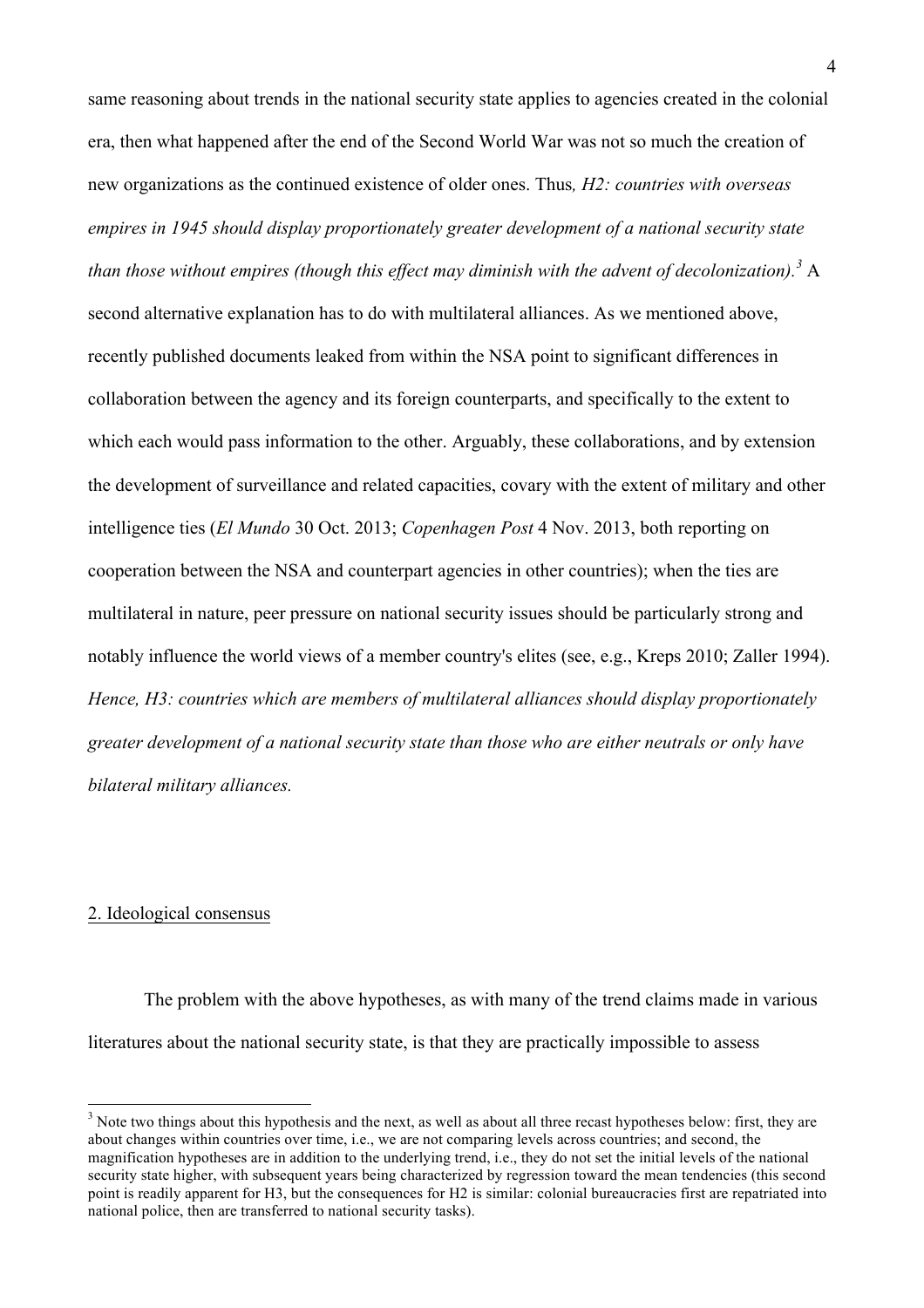systematically. Although data are certainly available on the size of countries' armed forces and on the money spent for those forces, many of the phenomena pointed to in the literatures -- the political and administrative role of "specialists on violence"; the routinized references to threats in the mass media; and, especially after the Snowden revelations about the NSA, the size, spending, and scope of intelligence and surveillance agencies -- are either so multi-faceted, or so secret, as to make it impossible for comparative cross-sectional or longitudinal data sets to be constructed. However, what can be done is to see whether there is indirect evidence for the long-term tendencies hypothesized above.

Our core argument is that if there are indeed structural trends in the direction of significantly expanded state capabilities connected with national security, this should be manifest in similar trends toward greater elite ideological consensus on national security-related issues as compared with other issues. The reasoning behind this measurement claim is several-fold. First, for capabilities to expand decade after decade, there must not only be resources potentially available (hence a certain degree of economic development), but, at least in representative democratic systems, there must also be a degree of agreement among political elites on the funding of, and programs carried out pursuant to, those capabilities. This agreement is at the level of world views, notably about the long-term position of the country in the face of various threats. Second, Lasswell and other of the above-cited authors point out that the structural trends toward greater national security-related state capabilities involve a greatly aggrandized executive. In representative democracies, though, the phenomenon of interest aggregation implies that many policies are fought out in the legislature. By extension, then, elites in the legislature are less likely to challenge the executive on national security-related issues -- but not on other issues, whether in foreign or domestic policy.4 Third, several of the literatures stress the role of the mass media in building up images of various national security threats (terrorists, fifth-columnists, etc.); but since the media

<sup>&</sup>lt;sup>4</sup> For example, it is striking how rarely one finds significant oversight, much less challenges, to covert activities by even legislatures with considerable institutional power. Consider the oft-quoted response of Senator John Stennis, when asked by then-CIA director James Schlesinger if he wanted to be briefed on an upcoming operation: "No, no, my boy, don't tell me. Just go ahead and do it, but I don't want to know" (Johnson 2012: 151). See also Wetzling 2010 for predictable, but still striking findings, about the lack of oversight in Germany and the UK.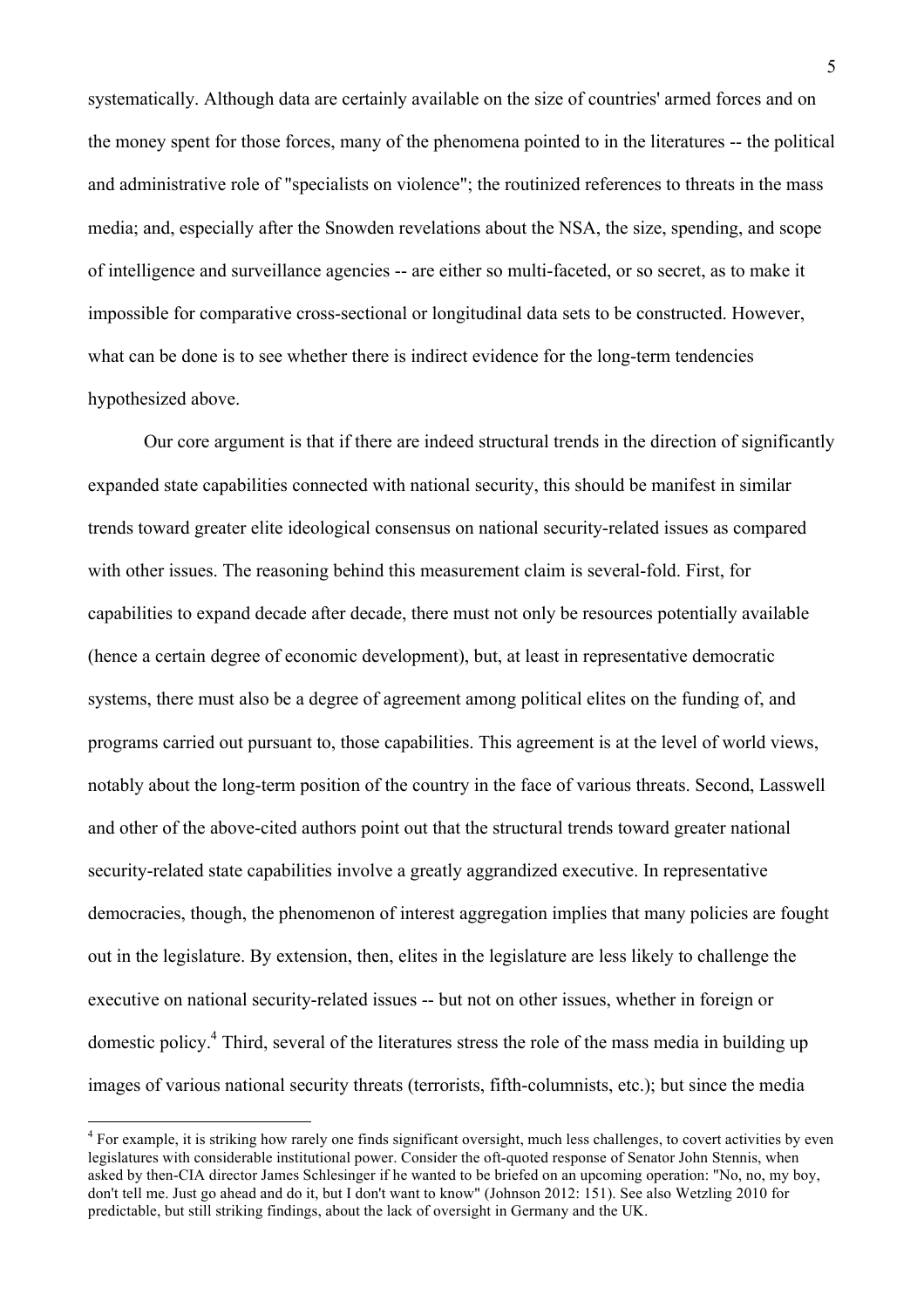often take their cues from political elites, consistent media images thus imply a measure of elite consensus on the scope and identity of threats. Thus, we recast our three hypotheses as follows:

*H1′: for democratic, developed countries, there should be long-term tendencies in the direction of ideological consensus among elites on issues connected with national security, whereas no such tendencies should be apparent on other issues of foreign or domestic policy.*

*H2′: countries with overseas empires in 1945 should display proportionately stronger tendencies in the direction of elite ideological consensus regarding national security than those without empires (though this effect may diminish with the advent of decolonization).*

*H3′: countries which are members of multilateral alliances should display proportionately stronger tendencies in the direction of elite ideological consensus regarding national security than those who are either neutrals or only have bilateral military alliances.*

The above hypotheses may appear to run counter to a significant literature on elite polarization with respect to foreign policy issues, at least in the United States (e.g., McCormick and Wittkopf 1990; Meernik 1993; Prins and Marshall 2001; Souva and Rohde 2007; Beinart 2008). That literature, though, is not fundamentally at odds with our claims. The concept of ideological consensus used here has to do with accord on world views, i.e., on deep assumptions about various phenomena such as foreign threats and the role played by various states. The components of these views, as we will argue below, covary (this, technically, is what distinguishes ideologies from other collections of opinions) so that knowing certain views can help one predict others. It follows, then, that elites may vigorously disagree on particular issues (e.g., whether to bomb a given set of targets, or whether to maintain an embargo on a specific country) while still sharing core world views (cf. Kavanagh and Morris 1994). This coexistence comes through clearly if one considers the measures used to determine polarization as opposed to consensus. Polarization is typically determined by looking at survey data and roll call votes; by contrast, our approach to measuring ideological consensus is based on overlaps among covarying arguments in extended speeches (see below).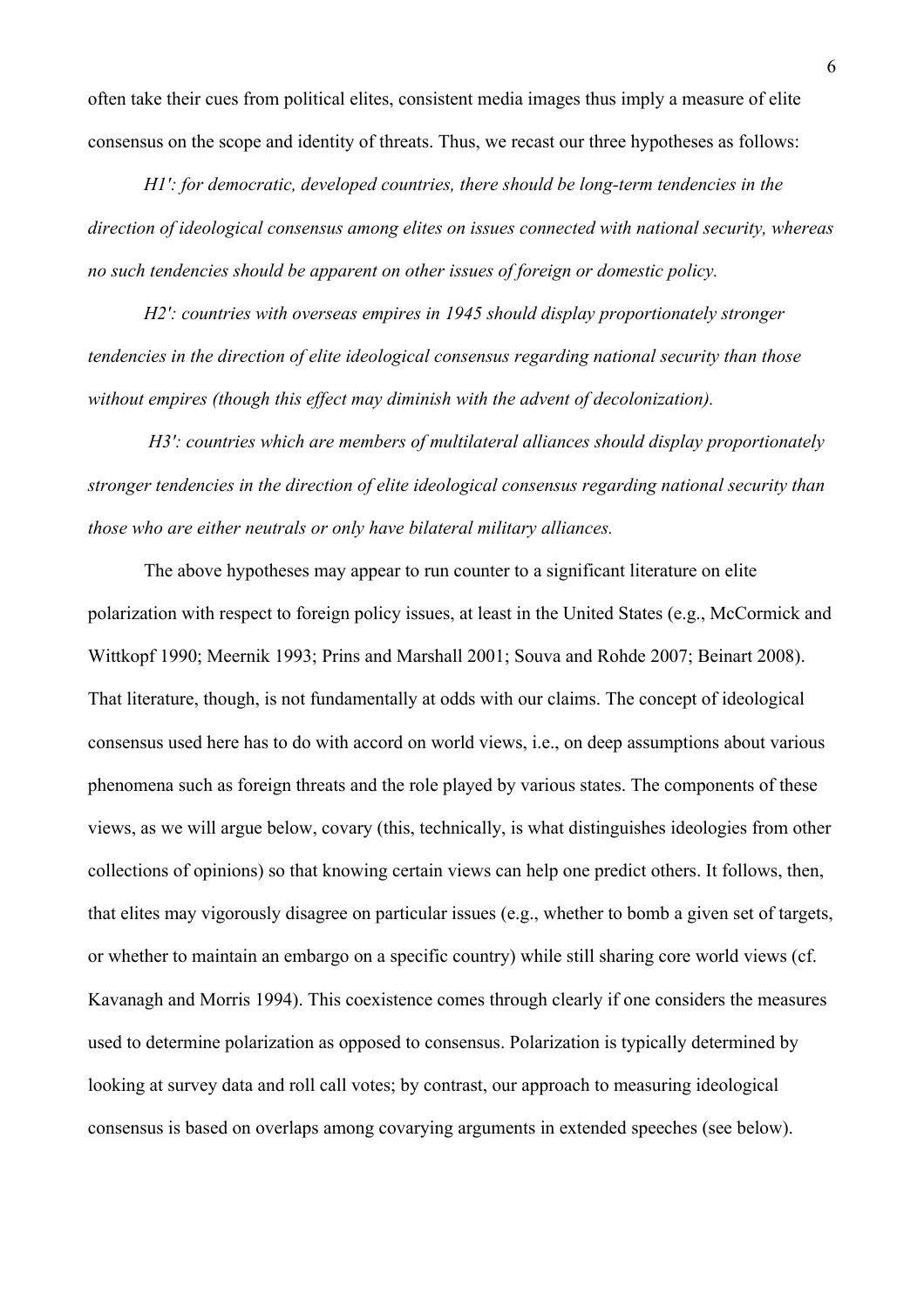How can the presence and content of an ideology be determined? The relevant literature here is mostly in the field of political psychology, specifically the entailment relations (if A, then B) between different beliefs (Abelson 1968, 1971, 1973, 1986; Abelson and Carroll 1965; Carbonell 1978; Taber 1992; Roseman 1994). Underlying this research is the basic intuition that when we speak about an ideology, we are implying that beliefs are linked so that, for example, knowing something about an individual's views on immigration would lead us to predict what his or her views might be on the welfare state (for an application to foreign policy, see Barker, Hurwitz, and Nelson 2008). Although interest in entailment, at least as a series of logically consistent inference relations, has declined in recent years, current work on ideology still presupposes strong covariation among beliefs (Jost, Federico, and Napier 2009; Martin and Desmond 2010; Feldman and Johnston 2013; see also, on concepts, Mormann 1993). Similarly, covariation is assumed to be one of the key aspects of how "framing" works: "words that consistently appear ... reinforcing associations with each other" (Entman 1991: 7; see also Kinder and Sanders 1990; Entman 1993; Nelson and Oxley 1999; Chong and Druckman 2007, 2010); and extremely high levels of covariation among positions are indicative of "motivated reasoning" (Taber, Cann, and Kucsova 2009; Jost and Amodio 2012; Friedman 2012).

Of course, to argue that ideology should be identified by means of interconnections among beliefs or positions tells us only a bit about how those interconnections can be determined. Work based on opinion surveys (whether of elites or the mass public) or on roll call votes lends itself well to glossing interconnections as sets of bivariate correlations between responses and votes (e.g., Hurwitz and Peffley 1987; Baldassari and Gelman 2008: 430-4). However, many, if not most, of the world views that are components of elites' political ideologies, particularly on foreign policy, are assertions, scenarios, negatives, or counterfactuals which are almost never tapped by survey questions (even once, much less repeatedly over long periods of time and for multiple countries) or voted on per se. For this reason, correlational approaches to interconnection will have to be adapted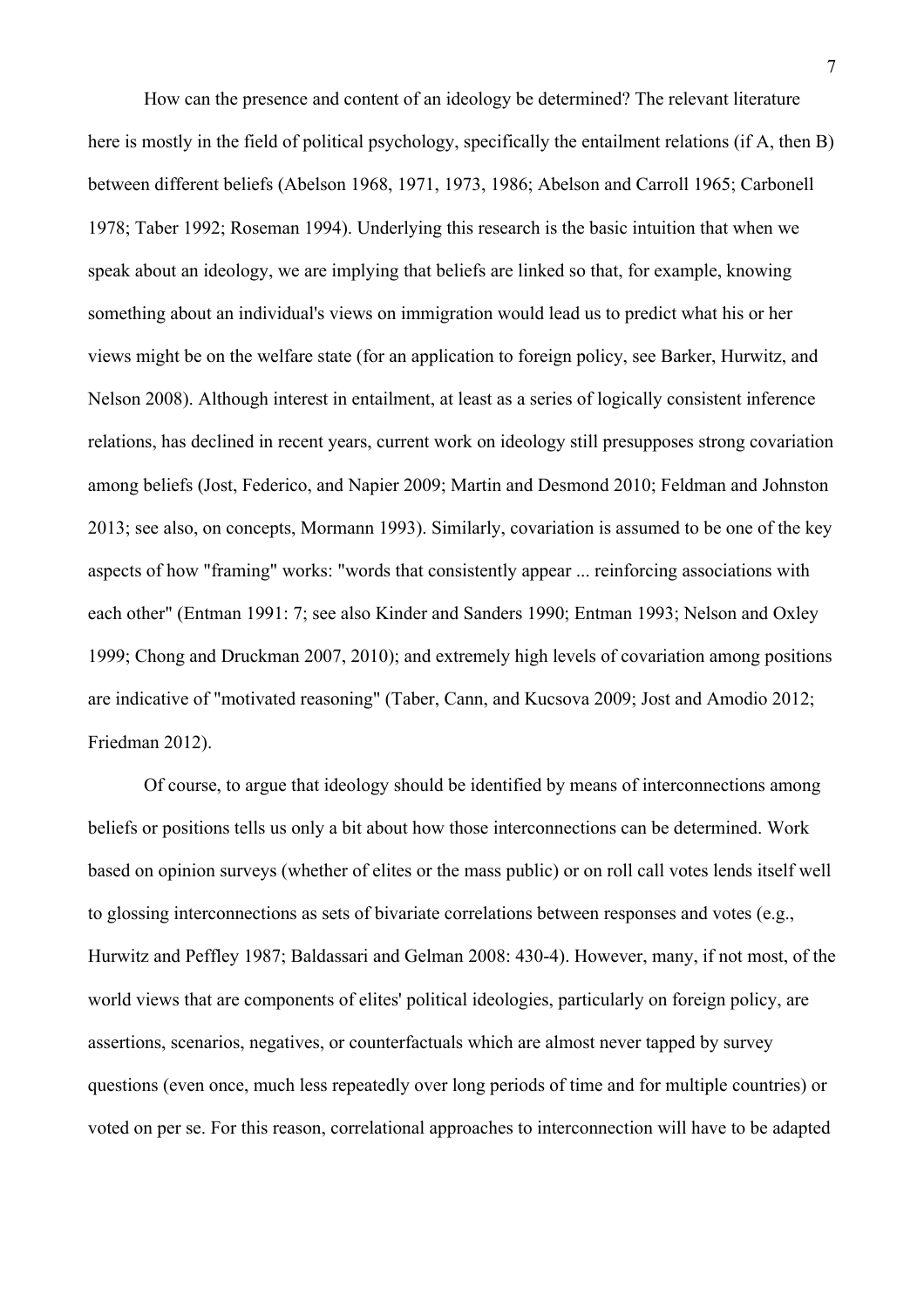to deal with the kinds of materials (arguments made during parliamentary debates) which will serve as the basis for the data construction. Consider now those materials.

There is a long history of scholars studying political speeches, in particular those made by legislators in the course of debates, as a way of shedding light on ideology (e.g., van Dijk 1997, 2000, 2008; see also Krebs and Jackson 2007; Finlayson and Martin 2008; Holland 2011; Seymour 2014; Thornton 2014). Two points should be made about this literature. First, and positively, the works demonstrate fairly clearly (as, for that matter, does the pioneering analysis by Abelson and Carroll 1965, cited above, of Goldwater's speeches) that however strategic the choice of language in a speech may be, particularly as a way of positioning and of signaling, speeches ought not therefore to be disregarded as "cheap talk." Legislators do not, in fact, evince significantly different beliefs in public than in private; their credibility as deal-makers is undermined if they articulate different beliefs from one day to the next; the fact that they carefully choose their words does not mean that they hold a different, "true," set of beliefs which could be articulated in some nonlinguistic fashion; and even if they were to display a high level of cynicism about their floor speeches (a phenomenon which is extremely rare among legislators), the fact that they have to ally with some members of parliament, oppose others, and stand for reelection, all on the basis of what they say (and, of course, how they vote), means that the speeches, and not some other, nonexpressed, set of views, is what matters. Note that the need for allies and opponents suggest that instead of analyzing isolated speeches, we focus instead on speeches made in the course of debates on pending legislation.

However, if the scholarly literature on parliamentary speeches shows that they are demonstrably not dismissable as cheap talk, the second point that should be made about that literature is that it conveys a considerably more diffuse message when it comes to the methodology for ascertaining the existence and nature of ideology evoked by such speeches. Different authors focus on different facets of speeches: semantics, anaphora, speech acts, rhetorical tropes, and so forth. Our proposed method is to concentrate on the claims advanced and linked together by legislators in the course of their individual speeches. The argument chains thus resulting are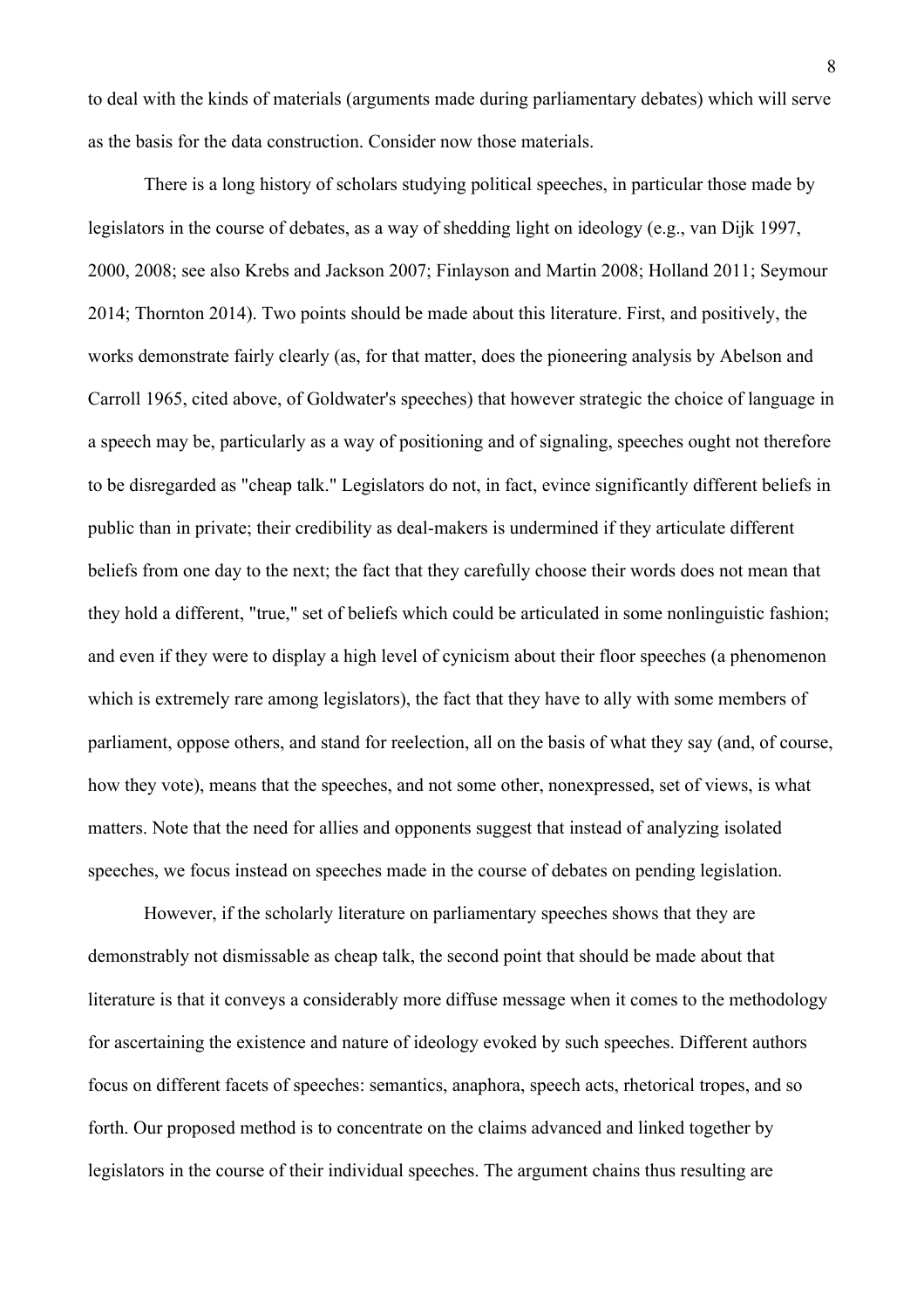precisely the type of interconnected ideas that indicate ideology; the chains can then be assessed across speakers to see whether and if so how much similarity there is in them, with high levels of similarity pointing to ideological consensus. We now turn to the details of this method, beginning with how reasoning chains are adduced from speeches.

#### 3. Coding speeches as reasoning chains

Five minutes of listening to legislators speak in almost any parliament are more than enough to demonstrate that their speeches involve any number of elements: cost-benefit analyses, legal arguments, quotations from the Bible, narratives of past or imagined events, predictions about the future, statements about what are or are not facts, attacks on legislative opponents, requisitories against enemies, and praise for heroic behavior, to name but a few.<sup>5</sup> However ludicrous these elements may be, and however much the connections drawn between the elements may violate basic principles of logic or canons of substantive debate, if legislators advance these connected elements as reasons to vote in a certain way, then the task of coding is to adduce those connected elements or, as we shall call them, reasoning chains.

Here is some terminology. An *argument* is of the sort X because of Y. A set-piece speech advances a *claim* -- one should vote for (or against) a bill or resolution -- with the claim being argued for on the basis of at least one *core reason*: vote for the bill because of X, or perhaps because of X and also because of Y. Each core reason, in turn, is argued for on the basis of one or more *secondary reasons*: X because of A, or perhaps X because of A and also because of B. Secondary reasons may themselves be argued for on the basis of additional secondary reasons, and so forth. For any given claim put forward by any speaker, there will thus be at least one *reasoning chain*, comprised of a core reason which is supported by at least one secondary reason and, recursively, any secondary reasons in support of the latter. At the minimum, then, reasoning chains

 $5$  In previous work (Thornton and Sylvan 2015a, 2015b), we have focused on sketches about characters (e.g., Saddam Hussein; the "welfare queen") and on covarying beliefs about the consequences of proposed policies. Our aim here is broader: to talk about chains of reasoning, whatever the contents of specific claims may be.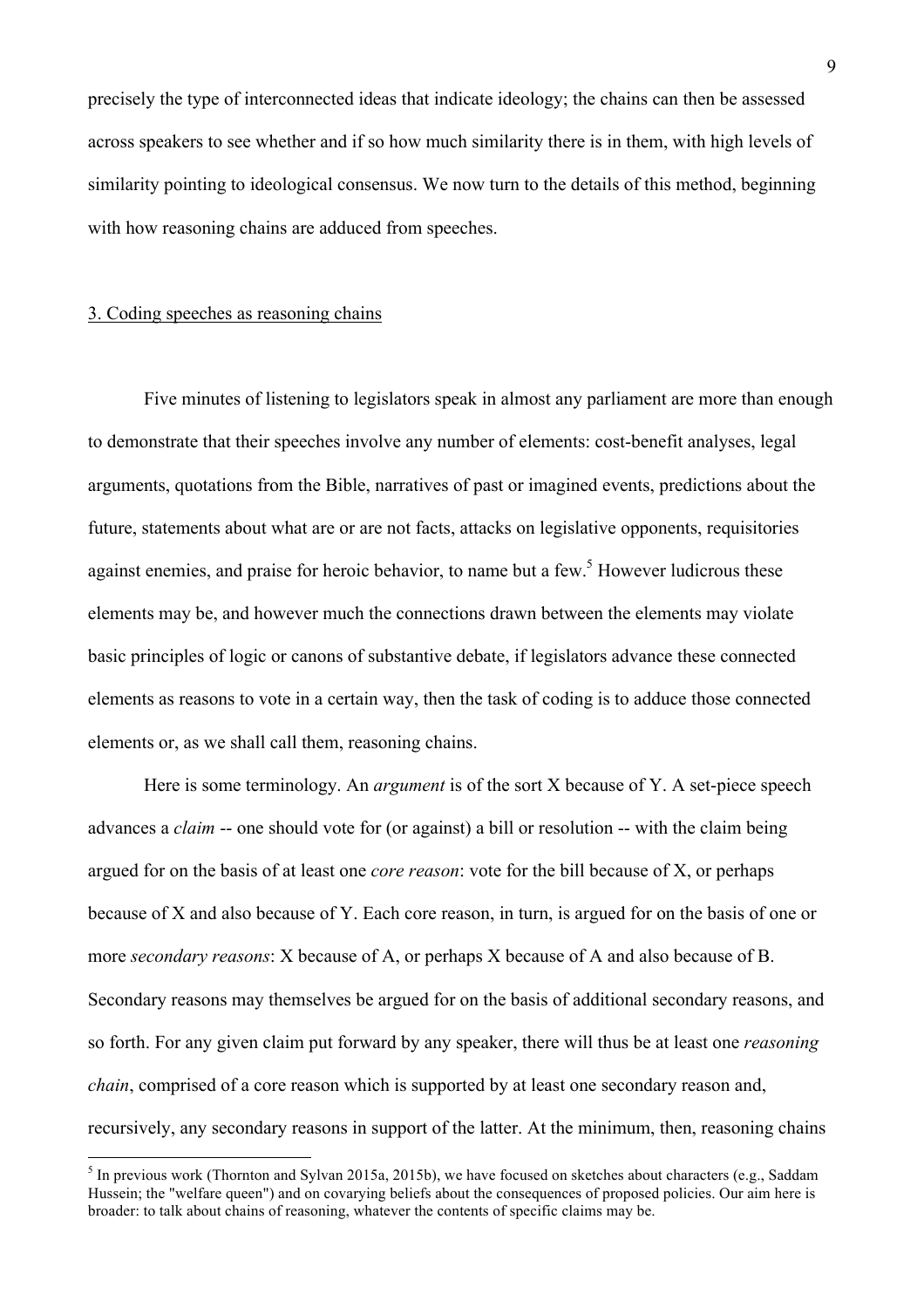are composed of two connected elements, a core reason and a secondary reason; but if the latter is in turn supported by one or more secondary reasons, the reasoning chain may be composed of three, four, or more connected elements. As we will discuss below, chains may start out with the same core reason and the same immediately supporting secondary reason, then, further down, as it were, diverge into different supporting secondary reasons. Such *compound* chains may, for purposes of similarity assessment, be treated as composed of multiple individual chains. In Figure 1, for example, there are four individual reasoning chains: two *simple* chains, one linking C to B and the other linking F to E to D; and one compound chain with an individual chain linking I to H to G and another individual chain linking J to H to  $G^6$ .

## Figure 1 here

Speeches are coded as reasoning chains in a multi-step process. Coders begin with a machine-readable version of each speech, assigning two preliminary codes to each paragraph. One code would be its role in a reasoning chain, namely claim, core reason, or secondary reason, as well as none of the above; the other code would be an abstract paraphrase of the contents of the claim, core reason, or secondary reason.<sup>7</sup> (We find it useful to represent the chains visually along the lines shown in Figure 1. Mapping software permits extraction of maps' reasoning chains as machinereadable vectors, which in turn can be operated on to compute similarity scores for each pair of chains.) Two checks are built into the coding process, the first quantitative (if a given contents-code is the same for two or more paragraphs, it will be taken as in principle a bona fide claim, core reason, or secondary reason; if two or more contents-codes are similar, they are recoded as the same. Conversely and to avoid exaggerating the importance of isolated or unconnected points, if a specific contents-code appears only once in a given speech, it will be recoded as an instance of

<sup>&</sup>lt;sup>6</sup> Chains may be interconnected not only because they all lead to the same claim (this is trivially the normal case, although there are speeches in which more than one claim is made [e.g., to vote in favor of something and also to be wary of something else in the future]), but because they may be so-called "divergent structures" (Freeman 1991) in which a given secondary reason is used in support of more than one "higher" reason. We do not discuss such chains here because they pose no particular issues for coding or similarity assessment, though, interestingly, they are not permitted in many kinds of argument mapping software (since they are not, mathematically speaking, trees).

 $^7$  "Lower-level" secondary reasons will normally be cast in semi-abstract terms, such as Chapter VII rather than Korean authorization; if there is a dispute in the legislative debate over a specific evocation of Chapter VII, say, or the details of the Korean authorization, then the paraphrase of the reason will have to be more concrete.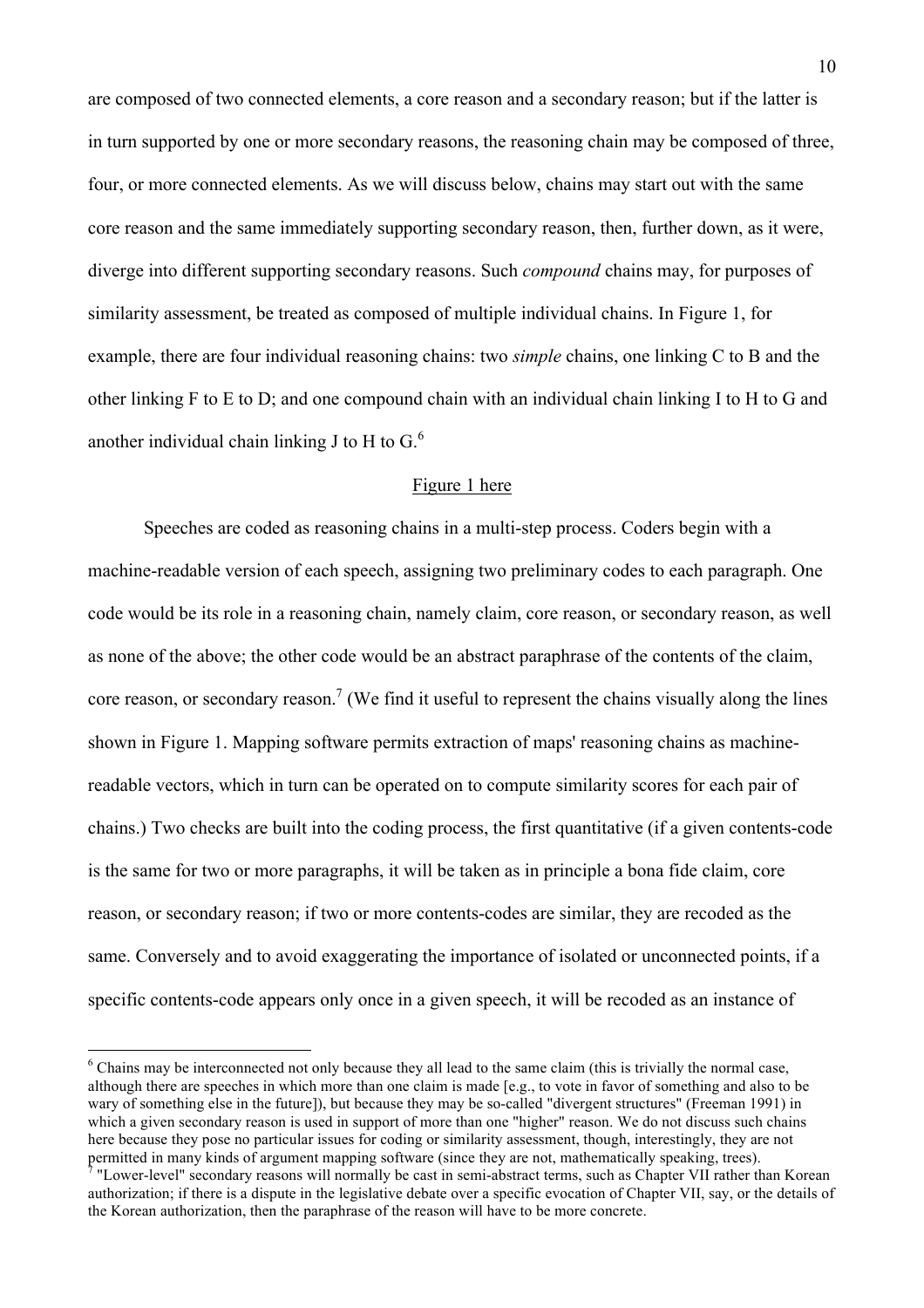another, already-coded reason, or else merged with other singletons to form a "new" reason, or else discarded).

The other check is on the type of connection. Per our definitions above, each reason is connected to other reasons, or to the claim, by a "because." These *connectors*, as we call them, are subdivided by type: a) legal or conceptual/definitional (e.g., "we can't do X because it would be unconstitutional"); b) historical (e.g., "we should do it because we've done it before"); c) consequential (including slippery slope arguments) of the sort X occurs, triggering Y (e.g., "if we do X, it will put the budget into deficit"); d) normative (e.g., "we can't do X because it's immoral to treat people in that way"; e) anthropological (e.g., "we should do X because it's the only kind of language people like Y understand"); and f) who we are or are not (e.g., "we shouldn't do X because we're a democracy, not a dictatorship").<sup>8</sup> Connectors are first posited, for a particular reasoning chain, for the link between the "lowest" secondary reason and the reason "above" it which it supports. If there is more than one "lowest" secondary reason supporting a reason one level up, then a connector is posited for each of the links. Moving up one level, the connector between the secondlowest and the third-lowest level must be the same as one of the lower-level types, and so on all the way up. Thus, if there is a single lowest connector of type A (for anthropological), the second-tolowest connector (and all higher ones for that chain) must also be A; if there is a compound chain with two lowest connectors, one of type A and the other of type H (for historical), the second-tolowest connector must be either A or H and, whichever it is, all higher connectors must be the same, i.e., all A or all H. Violation of this criterion is indicative of either a missing reason (see below) or a miscoded one.<sup>9</sup>

Speakers often do not "fill in the blanks" on their reasoning chains. A legislator may skip a point, perhaps because she considers it too obvious to make or because it is politically too sensitive. In these cases, elements and connectors are inserted into reasoning chains, subject to several

<sup>&</sup>lt;sup>8</sup> This list of connectors was put together after provisionally coding a number of speeches in the U.S. Senate debate over Philippines annexation (see below); subsequent coding of speeches in other legislatures may lead to additions.

<sup>&</sup>lt;sup>9</sup> To be clear, we are not saying that reasons have to be linked into chains by strict logical consistency, but simply that the form of reasoning in a chain is locally homogeneous: speakers may and often do contradict themselves, but if a particular bit of reasoning is heterogeneous, it is not usually grasped by listeners as a single argument.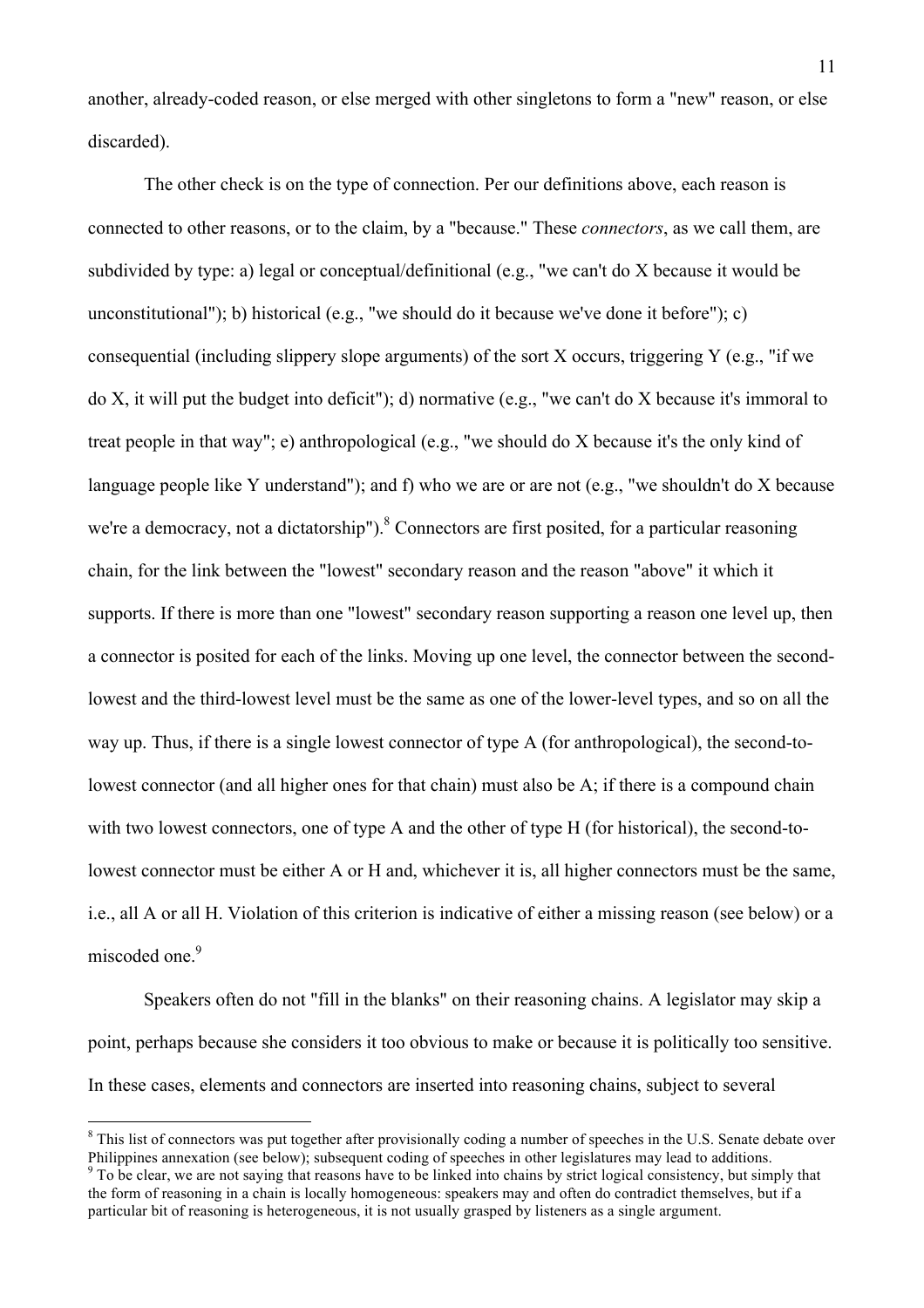conditions: a) that there not be two such interpolations next to each other in a given chain; b) that there be a ceiling for the number of interpolations in any particular chain (for the moment, setting the ceiling to 1 does not seem to lead to discarding too many chains); and c) that only interpolations, not extrapolations, are made, i.e., that core reasons are never inserted, nor secondary reasons which would be the "lowest" in one or more chains.

Later in this paper we will walk through an example of how a speech is coded into argument chains. At this point, however, one further point should be addressed, namely whether it is possible for the coding to be carried out automatically as opposed to manually. For the moment, our experience is that manual coding is unavoidable. Although reliable means now exist for extracting affect from speeches (e.g., Young and Soroka 2012) or for parsing speeches to ascertain ideology or topic (e.g., Slapin and Proksch 2014), such methods run into major problems when confronted with deixis (words and phrases whose meaning is context-specific) or with so-called dog whistle politics (i.e., the use of certain expressions which will be interpreted in a savvy way by the target audience while being ignored by other audiences). $^{10}$ 

## 4. Assessing similarity of reasoning

Once argument chains have been abduced from speeches, their similarity can be assessed to permit the degree of ideological consensus, for a particular debate, to be determined. Let us begin with some terminology. A given speaker m may, in a speech, put forward a set of core reasons. We label the i-th core reason for the speaker  $C_{im}$ , the secondary reason put forward by the speaker in direct support of that core reason  $S_{1im}$ , the secondary reason put forward in direct support of  $S_{1im}$  as

 $10$  The canonical example is the late Lee Atwater, a Republican Party operative who, when interviewed in 1981, explained how politicians appealed to Southern white voters over time: "You start out in 1954 by saying, 'Nigger, nigger, nigger.' By 1968 you can't say 'nigger' -- that hurts you. Backfires. So you say stuff like, uh, forced busing, states' rights and all that stuff, and you're getting so abstract. Now [1981] you're talking about cutting taxes, and all these things you're talking about are totally economic things and a byproduct of them is, blacks get hurt worse than whites." http://www.thenation.com/article/170841/exclusive-lee-atwaters-infamous-1981-interview-southern-strategy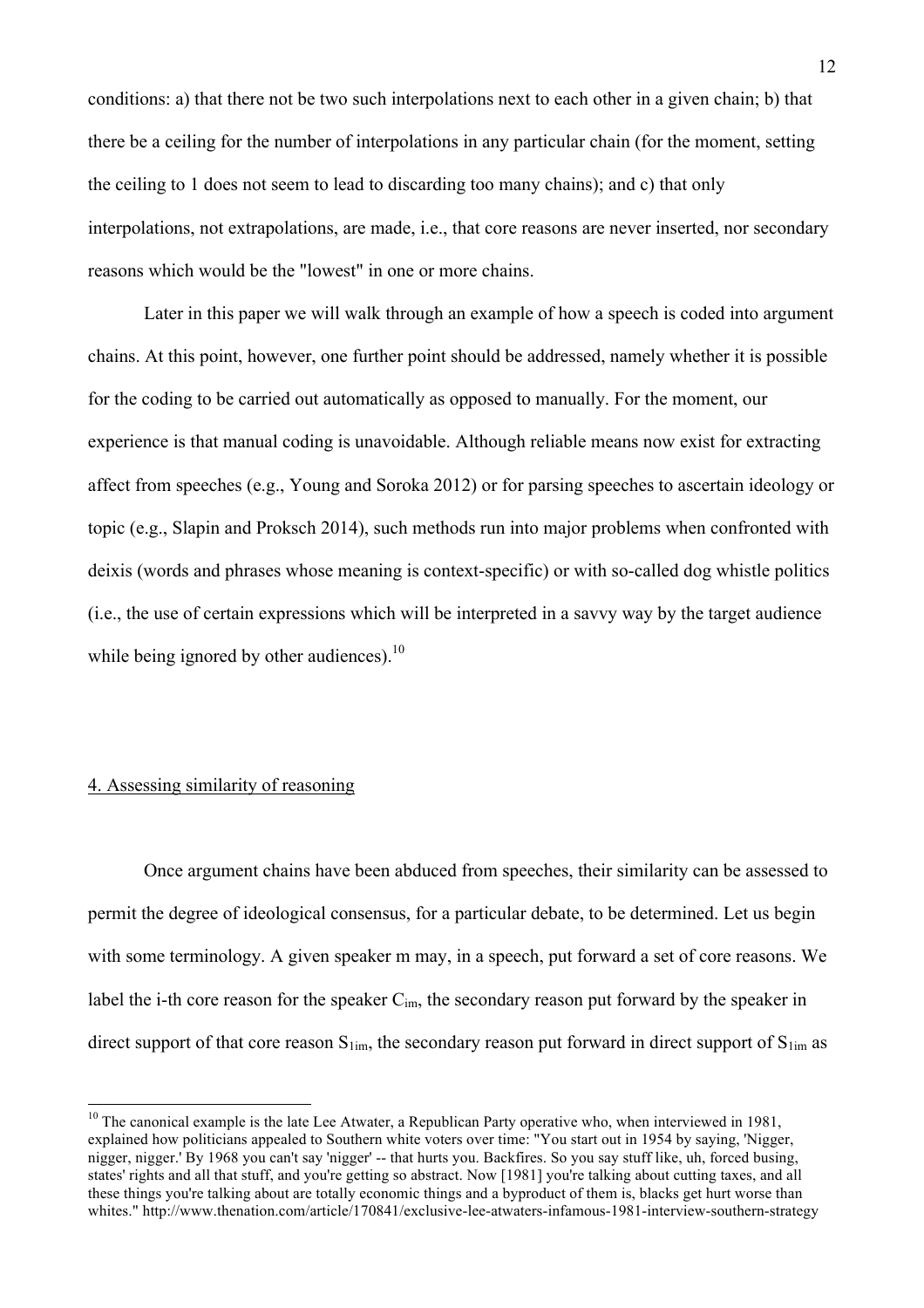$S_{2im}$ , and so forth up to the final ("bottom-most") secondary reason put forward, which will be labeled as  $S_{\text{fim}}$ . Thus, for speaker m, the i-th reasoning chain could be as short as  $C_{\text{im}}$ - $S_{\text{fim}}$  or as long as (for example, if there were five secondary reasons in a particular chain)  $C_{im} - S_{1im} - S_{2im} - S_{4im} - S_{4im}$ Sfim.

How to determine the similarity of two reasoning chains? Our intuition, drawn to some degree from sociological work on "optimal matching" algorithms for event sequences, is that if two reasoning chains have the same reasons in the same positions, they are similar (they are not necessarily identical, because we are assessing abstract paraphrases, not the exact words or references in particular speeches).<sup>11</sup> If, however, a pair of chains shares two reasons, but one chain has either a) one or more secondary reasons not contained by the other chain (there is one exception to this; see below) or b) one or more secondary reasons in a different order than in the other chain, then we will say that the chains are partly similar. Finally, and because of our use of chains as a way of getting at covariance, if a pair of chains has zero or one reasons in common, they are dissimilar.<sup>12</sup> To see how this works, consider the following cases.

I. Two different speakers each putting forward a reasoning chain with a single secondary reason,  $C_{im}$ - $S_{fin}$  and  $C_{in}$ - $S_{fin}$ . If  $C_{im}$ = $C_{in}$  and  $S_{fin}$ = $S_{fin}$ , then the chains are similar.

II. Two different speakers each putting forward a reasoning chain with more than one secondary reason, for example  $C_{im} - S_{1im} - S_{fin}$  and  $C_{in} - S_{1im} - S_{fin}$ . If  $C_{im} = C_{in}$ ,  $S_{1im} = S_{1in}$ , and  $S_{fin} = S_{fin}$ (notice that in this case, the order of the two secondary reasons is also the same), then the chains are similar.

 $11$  The idea behind optimal matching is that two sequences are similar in inverse proportion to the number of "edits" that would be necessary to transform one into the other (Abbott 1990 is the original piece; there are numerous extensions, such as Dijkstra and Taris 1995; Robette and Bry 2012; and Elzinga and Studer 2015; the single strongest critique remains that of Wu 2000). Although there are numerous problems with this idea for studies of event sequences (e.g., a life course or a career trajectory), from our perspective, reasoning chains with certain elements in common are similar precisely insofar as they are in the "proper" order and with the same elements. In other words, even if reasoning chains cannot meaningfully be transformed by such edits, the idea underlying an edit -- that a change in elements or in order moves one away from similarity -- still makes sense. However, because even small differences in reasoning can make for big differences in outcome (cf. the extensive literature on the importance of question wording in survey design), we measure similarity on an ordinal, not an interval, scale: reasoning chains are similar, partly similar, or dissimilar.  $12$  Note that each of these criteria focuses on the covariance of core and secondary reasons, not of claims and reasons. Since most speeches on the same side of a question make the same claim, including claims in similarity calculations would artificially inflate the similarity of speakers on the same side while exaggerating the differences in reasoning of speakers on opposite sides.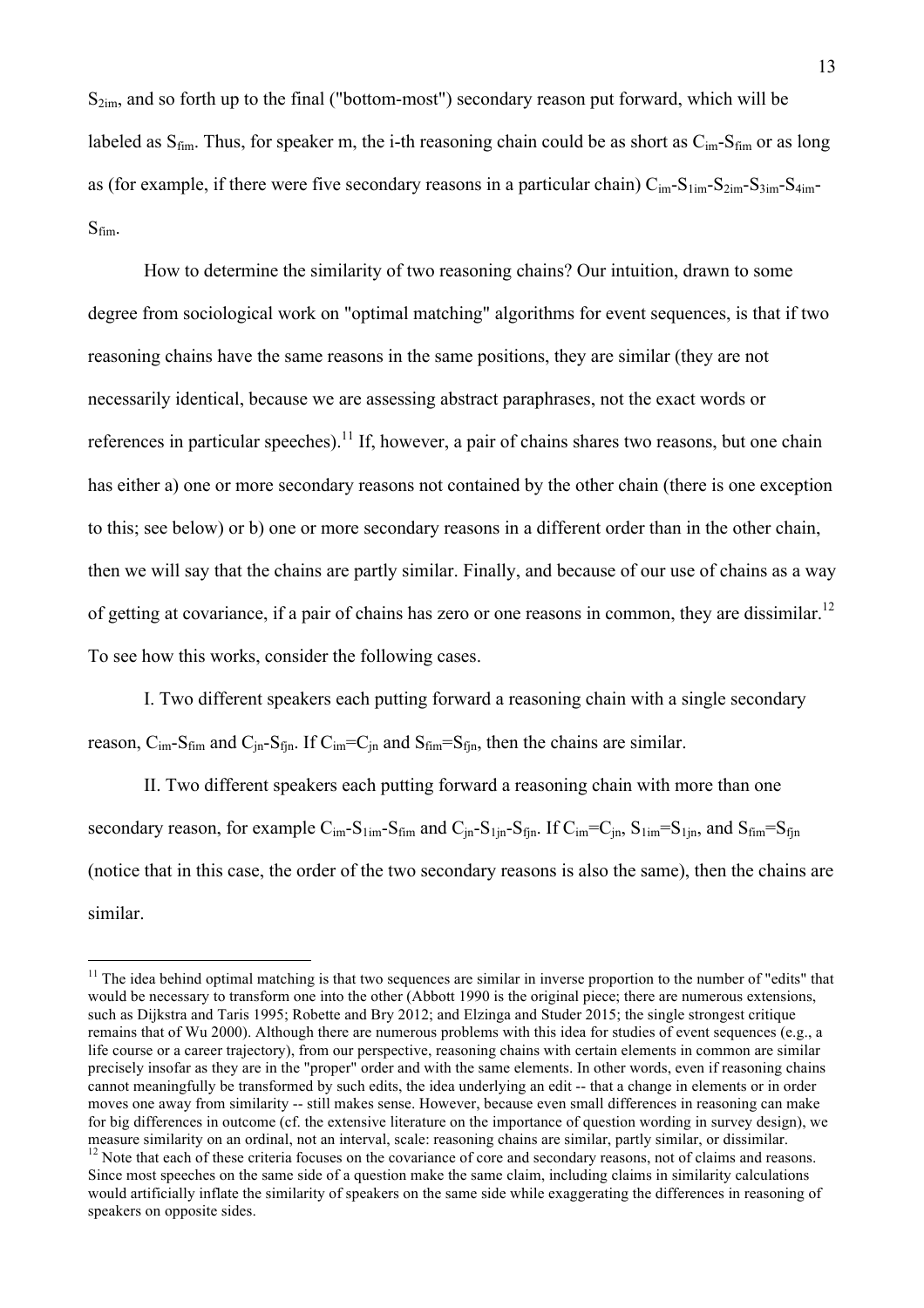III. Two different speakers each putting forward a reasoning chain where one speaker's chain has the same reasons in the same relative order as the other speaker's chain, but in which one of the speakers has an additional secondary but nonfinal reason, for example  $C_{im} - S_{1im} - S_{fin}$  and  $C_{in}$ - $S_{fin}$ . If  $C_{im} = C_{in}$  and  $S_{fin} = S_{fin}$  and if the connectors between  $C_{im}$  and  $S_{1im}$ ,  $S_{1im}$  and  $S_{fin}$ , and  $C_{in}$  and  $S<sub>fin</sub>$  are the same, then the chains are the same (the rationale in this case is that silence on the part of speaker n does not mean that s/he would not have been able to put forward the additional secondary reason advanced by speaker m, especially given the similarity in connectors of the two speakers. This is the exception referred to above).

IV. Two different speakers each putting forward a reasoning chain with more than one secondary reason, for example  $C_{im}$ - $S_{lim}$ - $S_{fin}$  and  $C_{in}$ - $S_{lin}$ - $S_{fin}$ . If  $C_{im}$ = $C_{in}$ ,  $S_{fin}$ = $S_{fin}$ , but  $S_{lim}$  $\neq$  $S_{fin}$ , then the chains are partly similar. For another three-element reasoning chain, if  $C_{im} = C_{in}$ ,  $S_{1im} = S_{1in}$ , but  $S_{\text{fim}}\neq S_{\text{fin}}$ , then again the chains are partly similar. Finally, and perhaps slightly more controversially, if for yet another three-element reasoning chain,  $C_{im} \neq C_{in}$ ,  $S_{1im} = S_{1in}$ , and  $S_{fin} = S_{fin}$ , then again the chains are partly similar.<sup>13</sup> In general, for pairs of reasoning chains of any length, if a) the cores are the same, b) one of the secondary reasons is the same (and in the same order relative to the other secondary reasons in the chain), and c) at least one of the secondary reasons occupying the same ordered position in the chain (e.g., both are the third secondary reason) is different,<sup>14</sup> then the chains are partly similar.

V. Two different speakers each putting forward a reasoning chain with three or more secondary reasons and where at least two of the secondary reasons, though the same in content, are in a different order, for example  $C_{im} - S_{1im} - S_{2im} - S_{fin}$  and  $C_{in} - S_{1in} - S_{2in} - S_{fin}$ . If  $C_{im} = C_{in}$ ,  $S_{fim} = S_{fin}$ ,

 $S_{1im}=S_{2in}$ , and  $S_{2im}=S_{1in}$  (i.e., switching around the position of the first and second secondary reasons from the first speaker's chain to the second speaker's), then the chains are partly similar.

 $13$  The condition is a bit more controversial because it permits chains to be partly similar even though their core reasons are different. However, there are pairs of speeches in which the speakers start from the same linked reasons and then end up in different places, and so for now, we count these cases as partly similar, too.

<sup>&</sup>lt;sup>14</sup> This third condition is necessary to rule out Type III cases.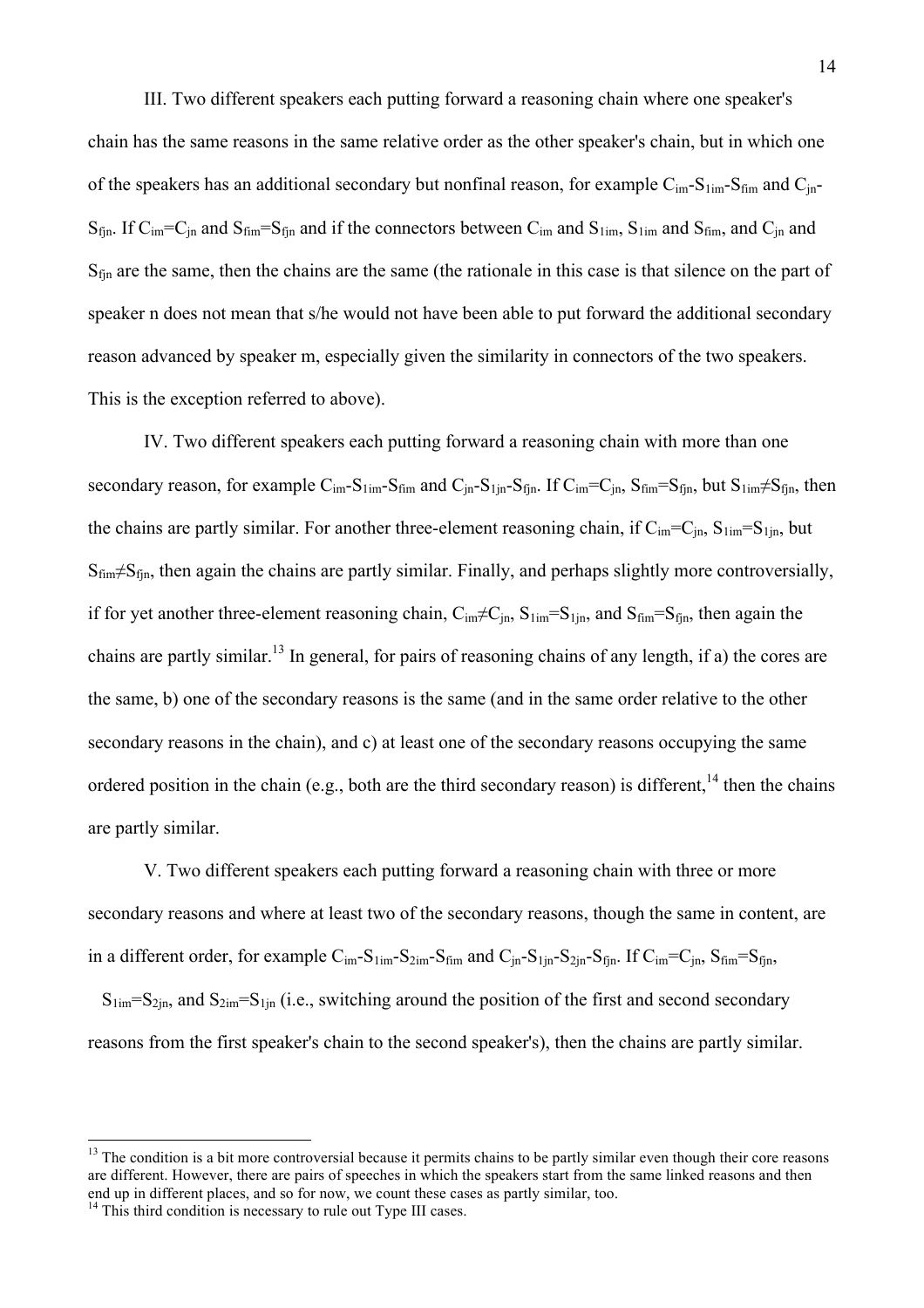VI. Two different speakers each putting forward a reasoning chain with one or zero common reasons, for example  $C_{im} - S_{1im} - S_{fin}$  and  $C_{in} - S_{1jn} - S_{fin}$ . If  $C_{im} = C_{in}$  but  $S_{1im} \neq S_{1jn}$  and  $S_{fin} \neq S_{fin}$ , or if  $S_{1im}=S_{1jn}$  but  $C_{im}\neq C_{in}$  and  $S_{fim}\neq S_{fjn}$ , or if  $S_{fim}=S_{fjn}$  but  $C_{im}\neq C_{in}$  and  $S_{1im}\neq S_{in}$ , or if  $C_{im}\neq C_{in}$ ,  $S_{1im}\neq S_{1jn}$ , and  $S_{\text{film}} \neq S_{\text{fin}}$ , then the chains are dissimilar.

Using the above criteria, it is possible to determine the similarity of any pair of reasoning chains. We then want to aggregate across pairs of reasoning chains for each pair of speakers, taking into account the total number of possible pairs. The simplest way of doing this is to assign a score of 1 point for two chains being similar, 1/2 point for two chains being partly similar, and 0 points for two chains being dissimilar. Then the average similarity score for a given pair of speakers m and n in a particular debate, where m puts forward k reasoning chains and n puts forward l reasoning chains, and where the similarity score for any pair of chains  $R_{mi}$  and  $R_{ni}$  is denoted by  $R_{mi}$ .  $R_{nj}$ , is

$$
\frac{\sum_{i,j=1}^{k,l} R_{mi} \cdot R_{nj}}{kl}
$$

Thus for example, if two speakers each put forward three reasoning chains, with one chain from each speaker being similar, a second chain from each speaker being partly similar, and all other pairs of chains being dissimilar, then the average similarity score for two speakers in that debate would be 1/6.

With an average similarity score for each pair of speakers, it is possible to determine an overall average score across all pairs of speakers satisfying a given condition: for example, those speakers on the same side of the vote, or from the same political party, or from the same region of the country. The overall averages for any particular set of speakers could then be compared, with the differences in group averages being an indicator of the lack of consensus.<sup>15</sup> That difference can

<sup>&</sup>lt;sup>15</sup> Alternatively, if one thinks that ideological consensus should be greater, for a given overall average similarity score, when one side in a debate has many more speakers than the other, then one could calculate the overall average for all speakers rather than compare the average for different groups. In the research project on the national security state for which this methodology was developed, we reject this option, choosing instead to calculate intergroup comparisons. Our rationale is that if opposing sides in highly contested and acrimonious debates evince high levels of similarity in reasoning, the import of their disagreements is correspondingly attenuated.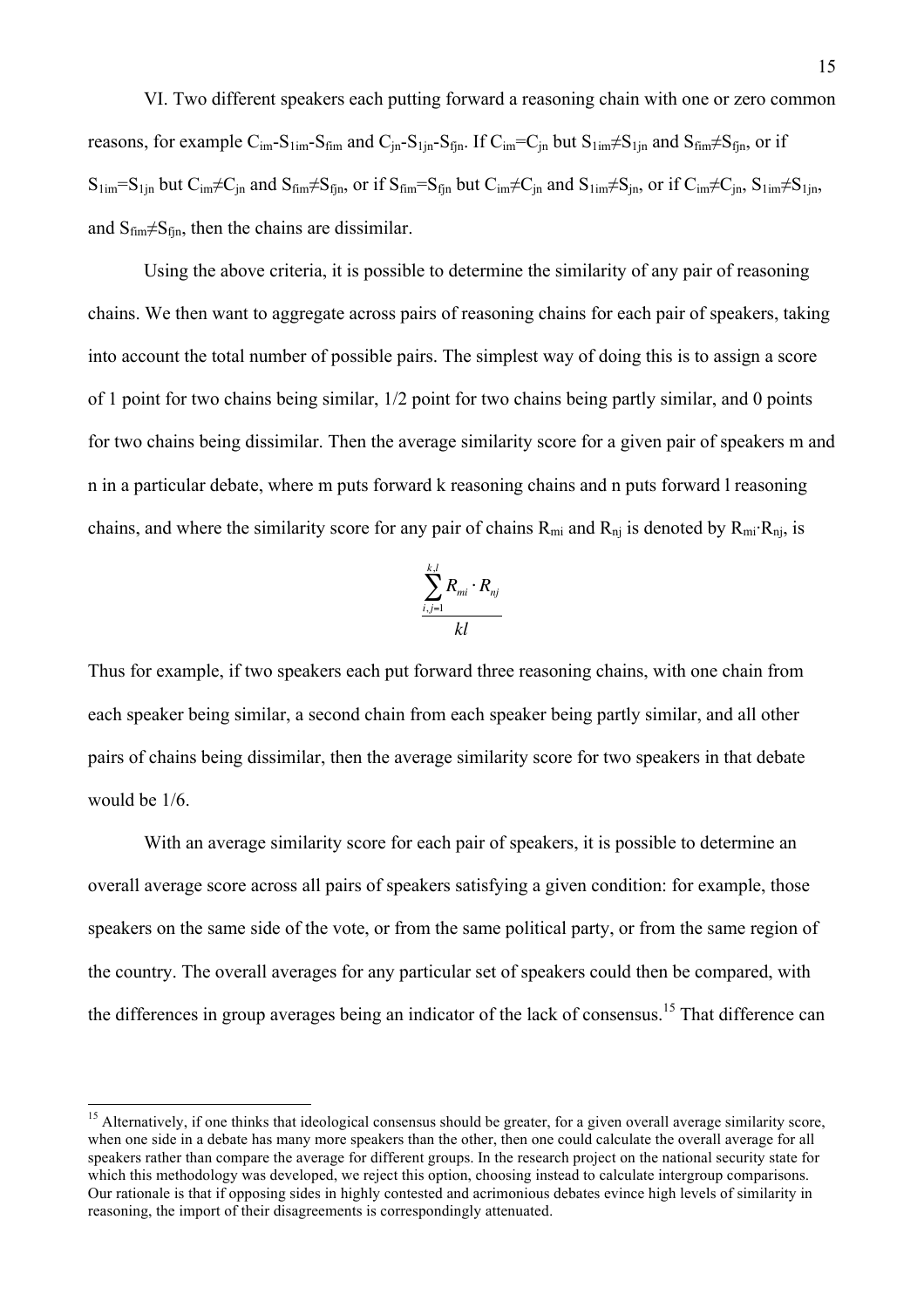then be assessed, for a given country, over time and the trend, if any, compared to analogous trends on issues other than national security, as well as across countries.

## 5. An application: U.S. annexation of the Philippines

To get a sense of the methodology presented above, we turn to an example, one of the most famous debates in the history of United States foreign policy. After the conclusion of the Spanish-American War, U.S. leaders found themselves occupying not only Cuba, whose ostensible independence as a means of ending Spanish misrule was the stated motive for the war, but other Spanish territories, including the Philippines. The Treaty of Paris, negotiated in 1898 between the U.S. and Spain, stipulated that Spain would cede the Philippines to the U.S. in exchange for \$20 million, and it was this cession which sparked a furious debate both in the Senate, when it considered ratifying the treaty, and in the country as a whole (Lasch 1958; Williams 1980; Lafeber 1986). An American Anti-Imperialist League was formed in opposition to U.S. colonial expansion and included among its members a number of luminaries: a former U.S. president and other politicians (Grover Cleveland, Carl Schurz, and John Sherman), a prominent industrialist/philanthropist (Andrew Carnegie), a trade union leader (Samuel Gompers), the leading U.S. urban social worker (Jane Addams), famous academics (John Dewey, William James, and William Graham Sumner), and the country's leading writers (Ambrose Bierce, Finley Peter Dunne, William Dean Howells, Henry James, Edgar Lee Masters, and Mark Twain). In the end, of course, the Senate did ratify the treaty, thereby approving, at least symbolically, U.S. transformation into a world power.

The debate in the Senate stretched from the very end of 1898 until February 1899. Close to 30 speeches were made, with proponents and opponents speaking in roughly equal numbers. Most speeches were, at least by modern standards, quite long, running 6 to 8 printed pages, with an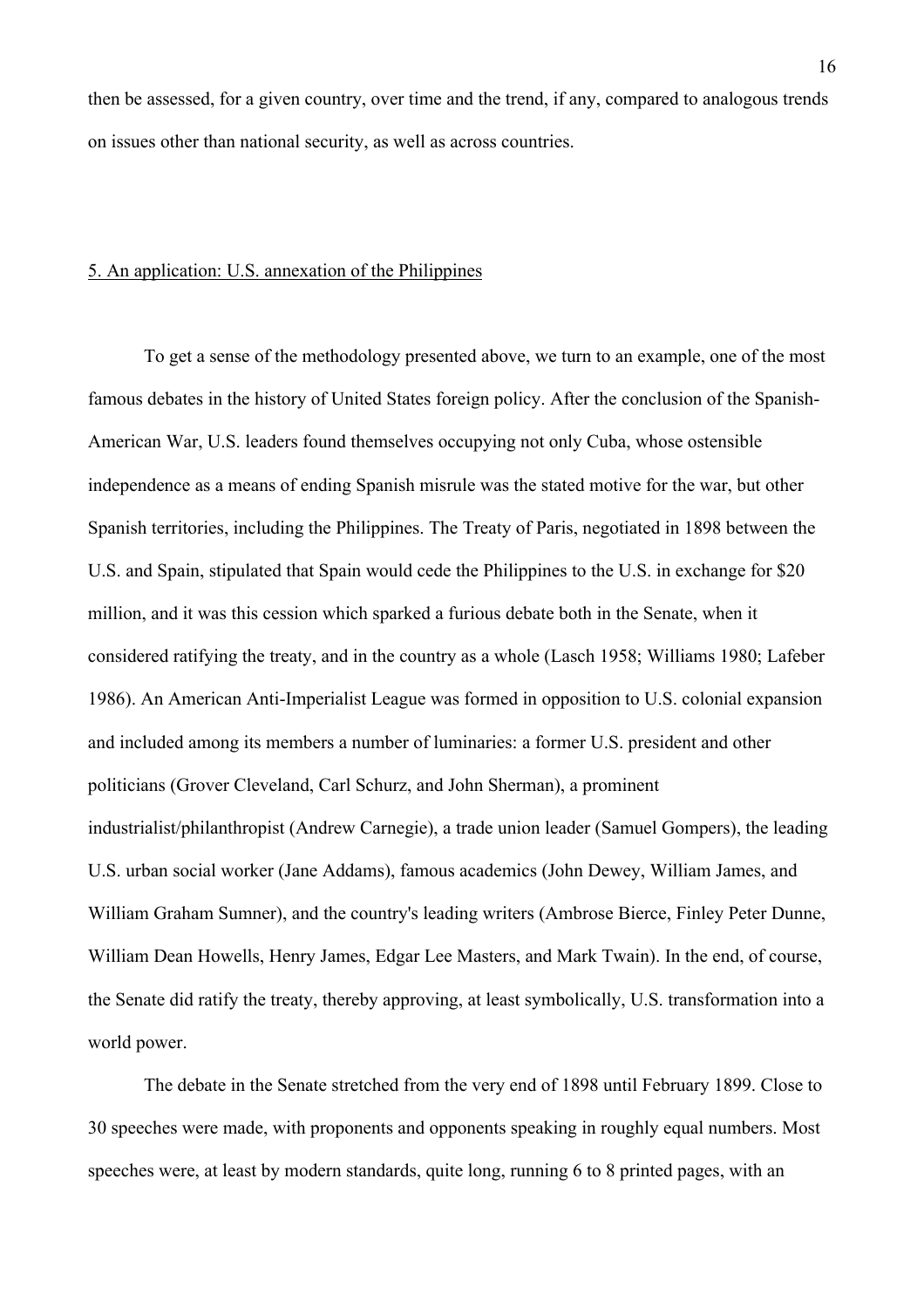extremely small typeface, in the *Congressional Record*. The style of speaking and (by today's standards) the extraordinary levels of racial stereotyping, can best be seen in Figure 2 by a page from one of those speeches, in this case that of the Louisiana Democrat Donelson Caffery.

## Figure 2 here

Caffery's entire speech was coded in line with the procedure described in section 3 above. A simplified map of the speech, with reasons pitched at an abstract level, with connectors not specified, and with secondary reasons supporting more than one other secondary or core reason (see footnote 6 above) shown in duplicate because of software limitations, is listed in Figure 3. It will be

#### Figure 3 here

noted that the speech contains five individual reasoning chains, with the middle three chains being part of a compound reasoning chain. Note also that there are three core reasons, that one of the secondary reasons directly supports two different core reasons, and that another secondary reason (the infamous "tropical people" characterization of Filipinos) indirectly supports all three core reasons. This multiple use, in which a given secondary reason is part of two or more reasoning chains, is in fact common in political debates; whether it indicates a deliberate attempt to reuse talking points that seem resonant or instead is indicative of a speaker's fixation on a particular issue we cannot say.

After mapping each speech, it is possible to compile a list of all the individual reasons used in one or more chains during the debate. This list, a portion of which (for seven speeches, three pro and four con<sup>16</sup>) is displayed in Table 1, is a useful tool: it can be used to check each map for

#### Table 1 here

redundancies and facilitates machine calculation of similarity scores. Note that there are approximately twice as many reasons put forward by anti-annexationist speakers as by the other side, a disproportion due in part to the more disciplined and stripped-down arguments employed by the annexationists (though speeches on both sides take up more or less the same number of pages in

 <sup>16</sup> Pro: Platt (R-CT,19 December 1898), Teller (R-CO, 20 December 1898), Foraker (R-OH, 11 January 1899); con: Caffery (D-LA, 6 January 1899), Hoar (R-MA, 9 January 1899), Mason (R-IL, 10 January 1899), McLaurin (D-SC, 13 January 1899).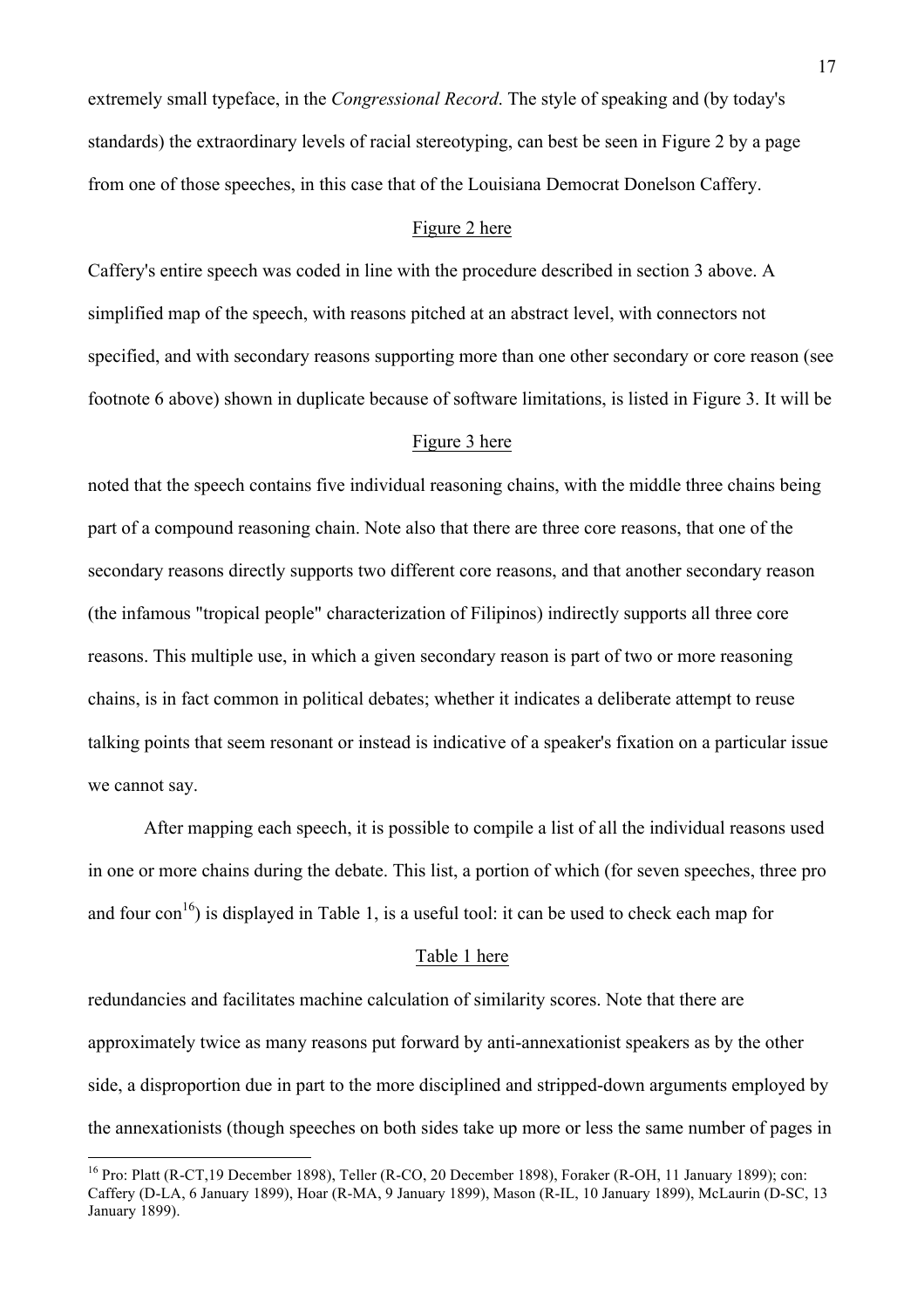the *Congressional Record*). Reasoning chains were then extracted from the argument maps; they are shown, for each speaker, in Table 2. Even a casual glance at that table makes apparent how different

#### Table 2 here

the reasoning was by each side in the debate. In general, pro- and anti-annexationists advanced very different reasons in support of their positions. This impression can be supplemented by a more systematic analysis, shown in Table 3, of the similarity scores for each pair of speakers.

#### Table 3 here

Three points are clear from Table 3. First, the pro-annexationists were far more similar in their reasoning than the anti-annexationists. Even though two of the latter were Southern Democrats, who predictably shared blood-curdling views on race,  $17$  they nonetheless were far more scattershot in their critiques, at least in the early rounds of the debate, than were the former. Second, the pro-annexationists confined themselves largely to legal and precedent-based arguments, deliberately side-stepping many of the horrors evoked by the anti-annexationists. This could indicate a reluctance to face directly the idea of a colonial empire (see the third point below); it could also indicate a strategy of putting off larger questions for a later time.<sup>18</sup> Third, and most immediately to the point for our purposes, there was practically no similarity at all in the reasoning of the two sides. Yes, Teller shared with both Caffery and McLaurin the secondary reasoning chain<sup>19</sup> portion in which the Filipinos as a tropical people are deemed incapable of self-governance, but that is one, extremely limited, bit of reasoning which, notoriously led to completely opposed conclusions.<sup>20</sup> Given this extremely low level of cross-side similarity, it seems reasonable to conclude that at least in 1899, there was no ideological consensus in the United States whatever on

 $17$  McLaurin, for example, started his speech by lamenting the prospect of admitting "a mongrel and semibarbarous population into our body politic" and went on from there.

Sparrow (2006) argues that it was only over the course of the next decade or so, with a series of Supreme Court cases, that the characteristics of U.S. territorial populations as having highly abridged political rights would be elaborated.  $19$  If we were to insist that partial similarity must involve shared core reasons (see footnote 13), then there would be no

overlap at all between the two sides. However, as discussed above, we consider such a condition to be too stringent. <sup>20</sup> In contradistinction to the Southerners' claims that the Filipinos would forever need to be ruled by force, pro-

annexationists argued that U.S. rule would be uplifting and lead eventually to self-governance; in McKinley's famous formulation, "there was nothing left for us to do but to take them all, and to educate the Filipinos, and uplift and civilize and Christianize them."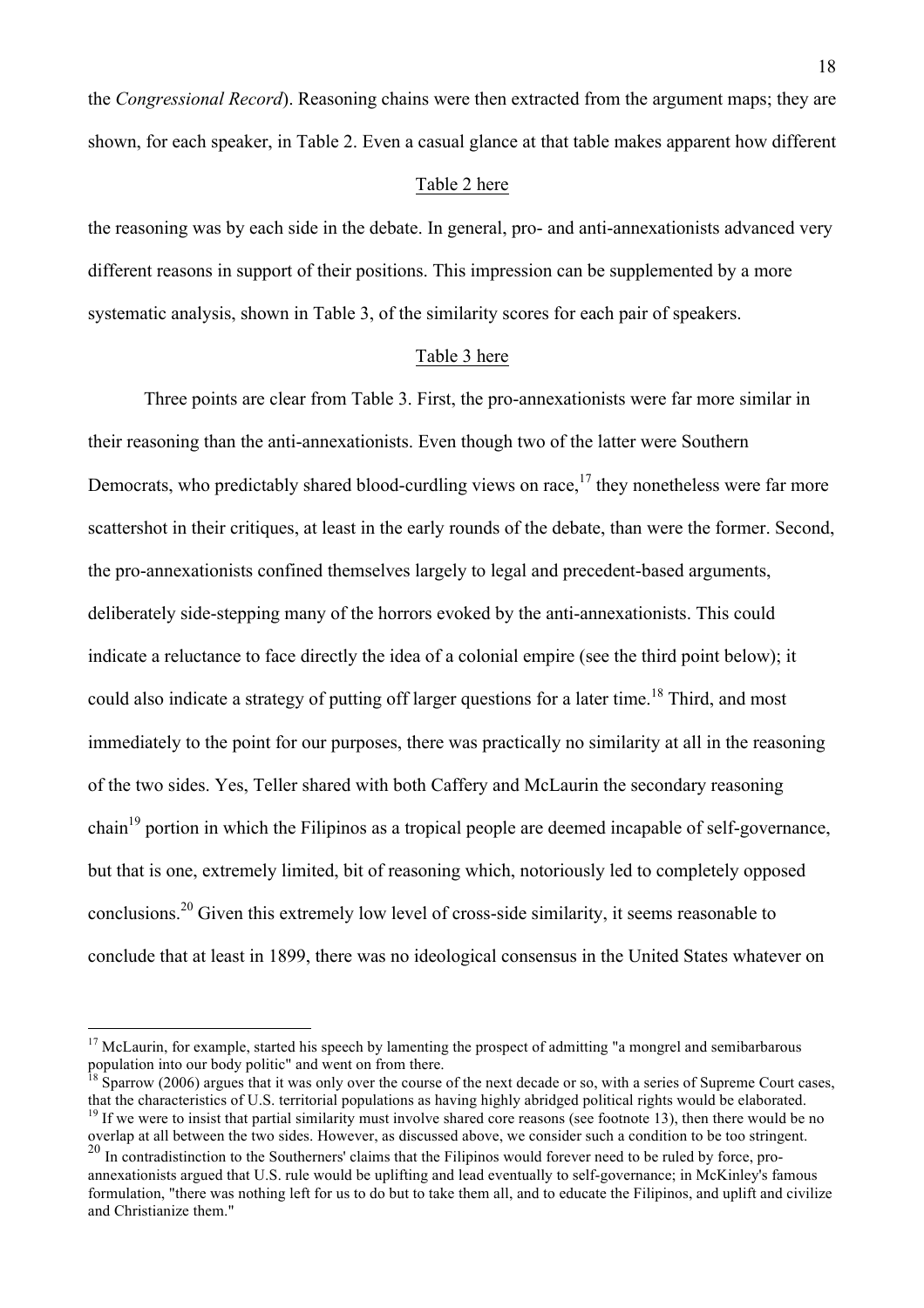national security,  $2^{1}$  a finding that matches perfectly the state-building literature referred to above, which dates the development of modern armed force structures, professional state administrators, and other building blocks of what later became the national security state, precisely to the impetus provided by the annexation of the Philippines. Preliminary work by us on consensus in other time periods (1939, 1964, 1999, 2002) suggests that as late as 40 years after the annexation debate, U.S. elites still reasoned in a highly disparate fashion about national security.

## 6. Conclusion

In this paper, we have proposed a methodology for studying the national security state by indirect means, namely via the analysis of political debates to ascertain trends in elite ideological consensus about national security. A preliminary application of the methodology suggests that it is tractable technically and that in terms of measurement of the concept, it has at least some degree of convergent validity. Of course, whether the methodology can be scaled up for use in a number of parliaments over a 50-year period is another question, and one on which we are currently working.

 $^{21}$  Arguably, the concept itself barely existed then; only in the 1940s did the term begin to be used regularly by U.S. political elites (Romm 1993: ch. 1).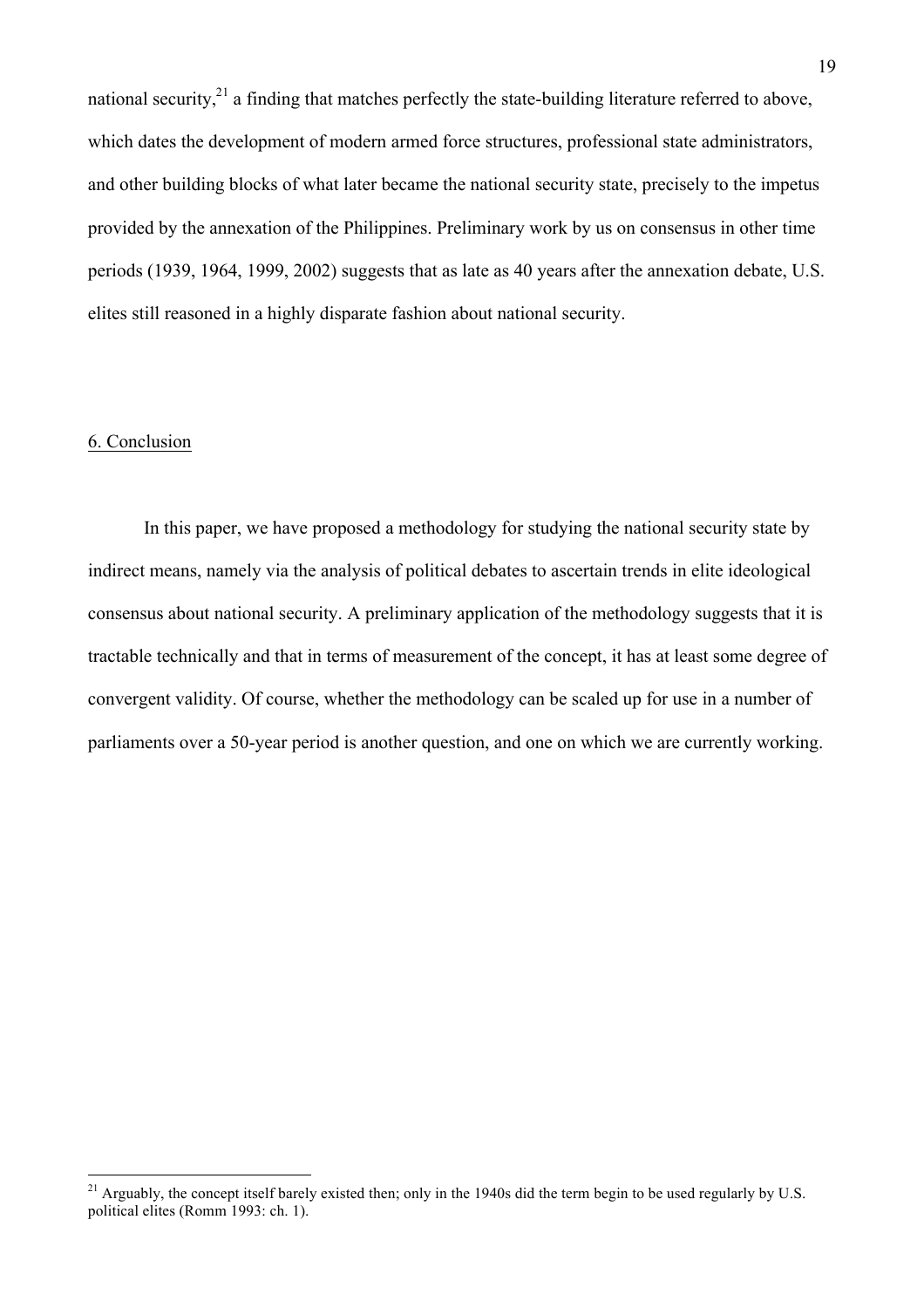**Figure 1** Four reasoning chains

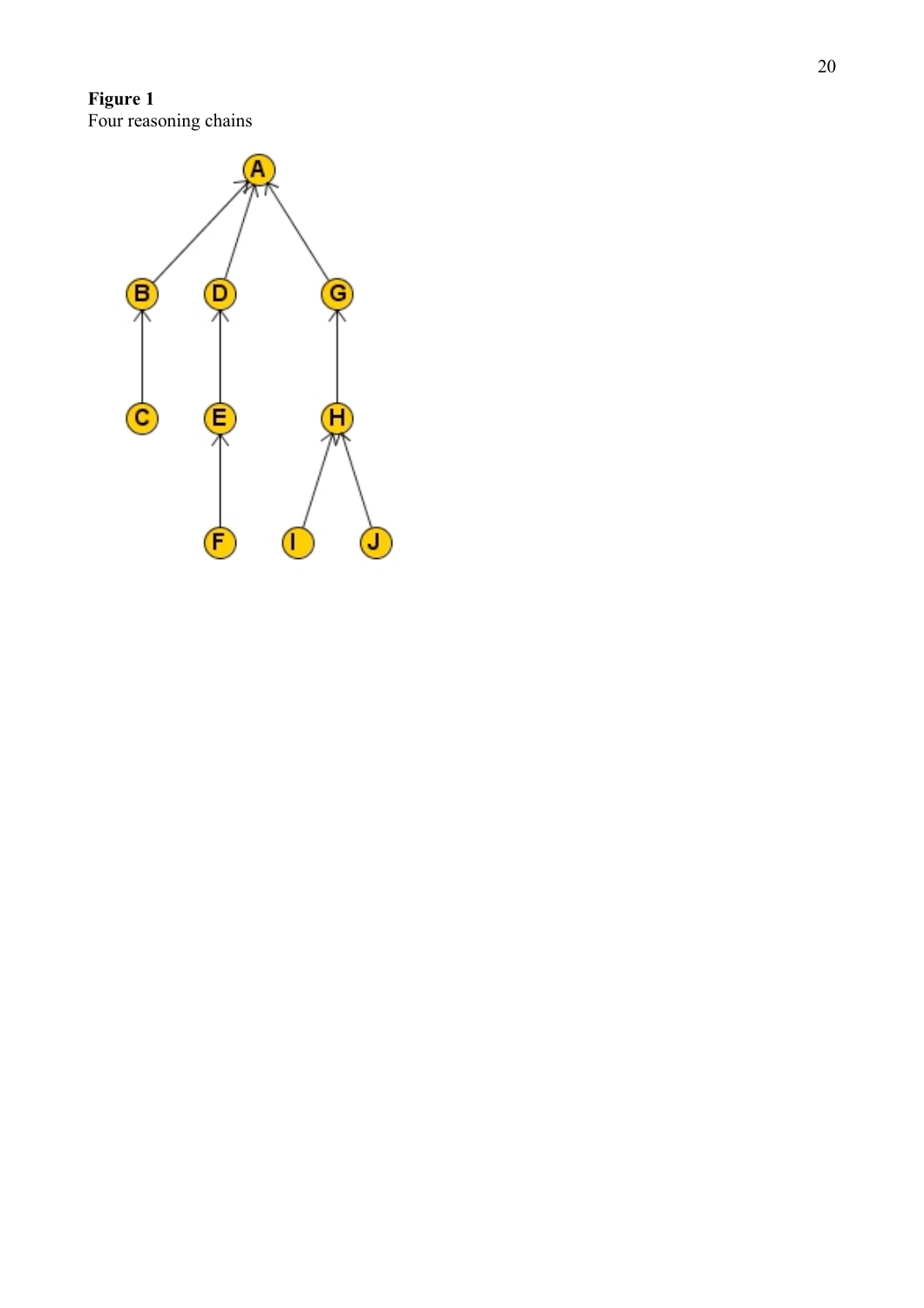**438**

the Saviour; that is the message from Him who preached peace on earth and good will to men. Sir, Christianity can not **be** advanced

by force, and the twin sister of Christianity, the free government<br>of a great people, can not be advanced by force.<br>Do we know, does anybody know, that these people want our<br>power over them? The papers are now full of rebe taught the world that the best Government upon the earth was the freest Government upon the earth. There is no doubt that the advance toward parlamentary reform and a greater exercise of the right of suffrage in European c

fruit of our example.<br>Mr. President, I think it would not be amiss should I read some-**The Production** Figure 1 is a world in the prodigious greatness to which it-

Speaking of England-

has attained makes the question of its future infinitely important and at the same time most anxious, because it is evident that the great colonial exten- sion of our state exposes it to new dangers from which in its ancient insular insignificance it was free.

I quote from the same author, page 54:<br>I quote from the same author, page 54:<br>I remarked before that Greater Britain is an extension of the English<br>state and not merely of the English nationality. But it is an equally str

I desire to draw attention to the difference between extending<br>mationality and extending empire. This author states a truth<br>which is read in the history of every extension of the rule of a<br>superior race over millions of an try where the superior race can not impress upon the inferior race its institutions. You can extend your power, but if you want to extend your nationality, extend your institutions, extend<br>your liberty, you must do it with people of your own kind. They<br>are the ones to be governed by your law. Levery other extension<br>is a weakness. Every extensi 10.000,000 Malays. There are **287,000,000** East Indians in the peninsula of India.

Great Britain has held that country for two hundred and fifty years, and **yet** there are there but six hundred and odd thousand Englishmen all told. The same of Algeria; the same of the Brit- ish West Indies; the same of Spanish America; the same of every country in the equiatorial belt unsusceptible of settlement **by** white men. Wherever there has been a strong nationality in the tropics adapted to the soil and to the cloudinate, no other nationality the has ever been able to exterminate or govern them except by physical force. Our nati

empire we are derided as old fogies and little Americans for not<br>desiring to establish? Mr. President, we are told that duty and<br>destiny and some undefinable power are pushing us on to a splen-<br>did and magnificent future t nothing but a wanton stretch of power. It is used to decive the American eye. It is<br>pright, dazzling colors as to deceive the American eye. It is<br>greed for land, venered with the tawdriness of false humanity.<br>You can not h

to the exercise of unlimited authority by Congress. That is a poison which has sapped the life of all republics, and it will sapple the life of ur Republic. If you destroy the germ of our institution you destroy the govern

embrace this dangerous opportunity and to take within our folds<br>these people not fit to be incorporated in our midst. What duty?<br>Do we owe any other duty to mankind than to alleviate his condition of hardship, to inspire him with a love of free institutions, and **by** our example to teach him to follow those institutions? When we get into war, and happen as a result of war to acquire<br>a foothold in the enemy's territory, must we take it, whether or<br>not it will be an element of danger and destruction in our midst?<br>Is that the principle which

Do we want this territory as a means of power? It is a source<br>of weakness. Do we want it as an avenue of trade? Sir, the idea<br>is absurd. We are capturing the markets of civilized man. Five-<br>sixths of the enormous exports o

What do the dwellers near the equator consume? A half-civilized man wants but little. Such people always export more than they import. Their wants are very few. It requires but<br>little to clothe them. They feed at home, and ports and imports, he will find that there is not a single one of<br>these tropical countries which does not import more into the<br>United States than it imports from the United States; and if you<br>Uok to see where the bulk of o intelligent people, people who have wants to be supplied and who have something to exchange as against the products we exchange with them.<br>Sir, those distant possessions would cost more in ten years for

garrisons than they would yield profit to the United States in a century. They would **be** the graveyard of our youth; and what

an avenue they would open for the exploiter, the promoter, and<br>the soldiers of fortune! What an opening for pling up taxes to<br>keep up garrisons, standing armies, and war vessels!<br>There are a number of other passages in thi

The problem which the writer of the passages here quoted—<br>He problem which the writer of the passages here quoted—<br>is struggling with is that which confronts the United States in the period<br>upon which we are entering. It

moral suffering and degradation or mas strewn the world wind the wrecess or<br>moral suffering and degraation or mas strewn the world wind the wrecess or<br>in the second plice, the question of exploiting any trepical region by<br>

know of of any other native government there which is not now,<br>as it has not now, as it has always been, despite of a state of  $\alpha$  is not now, **what we style self-government.**<br> **Mr. President, here are two men, both Englishmen, both writ-**<br> **I. President, here are two men, both Englishmen, both writ-**<br> **ing allely**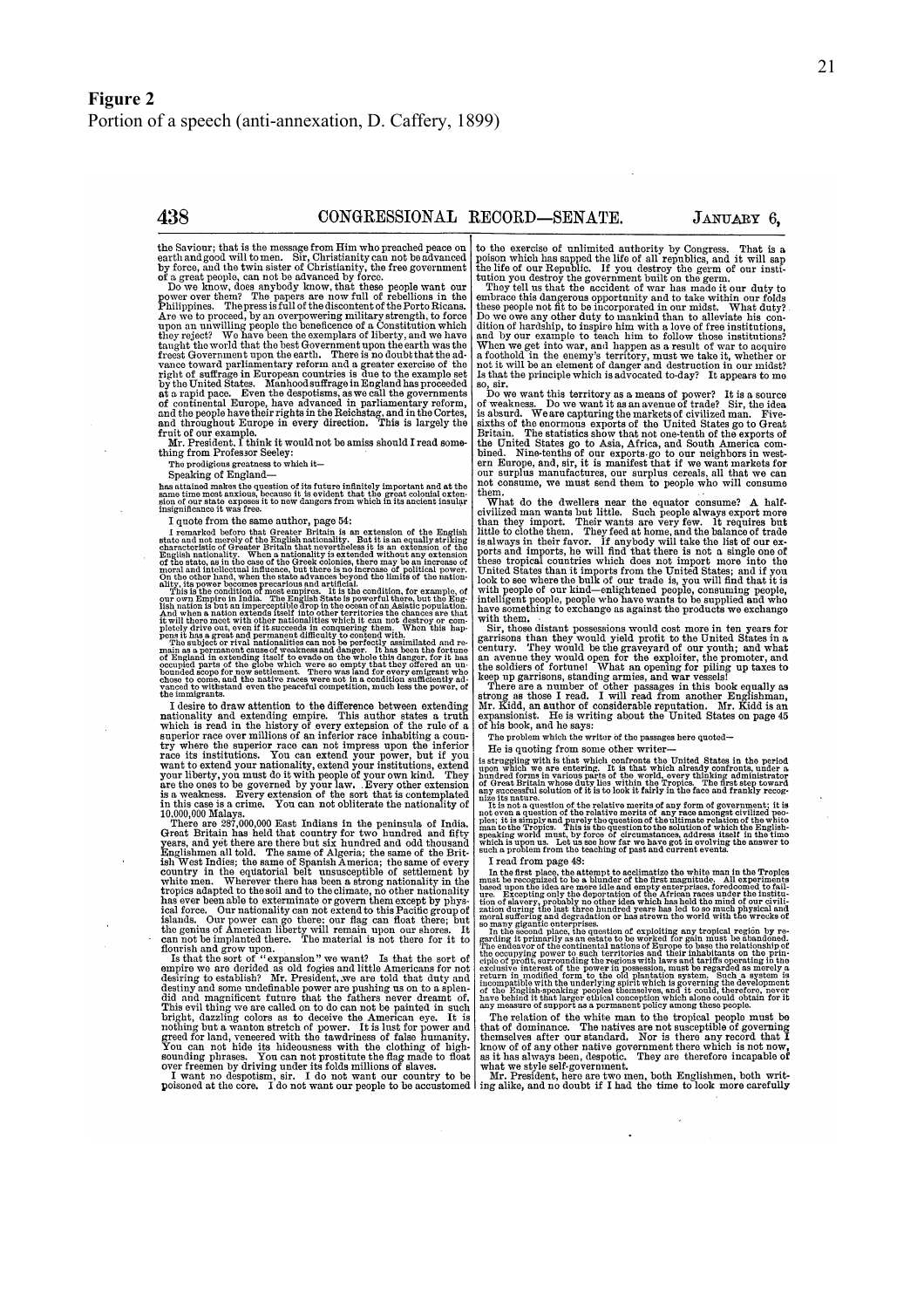# **Figure 3** Argument map of a speech (anti -annexation, D. Caffery, 1899)

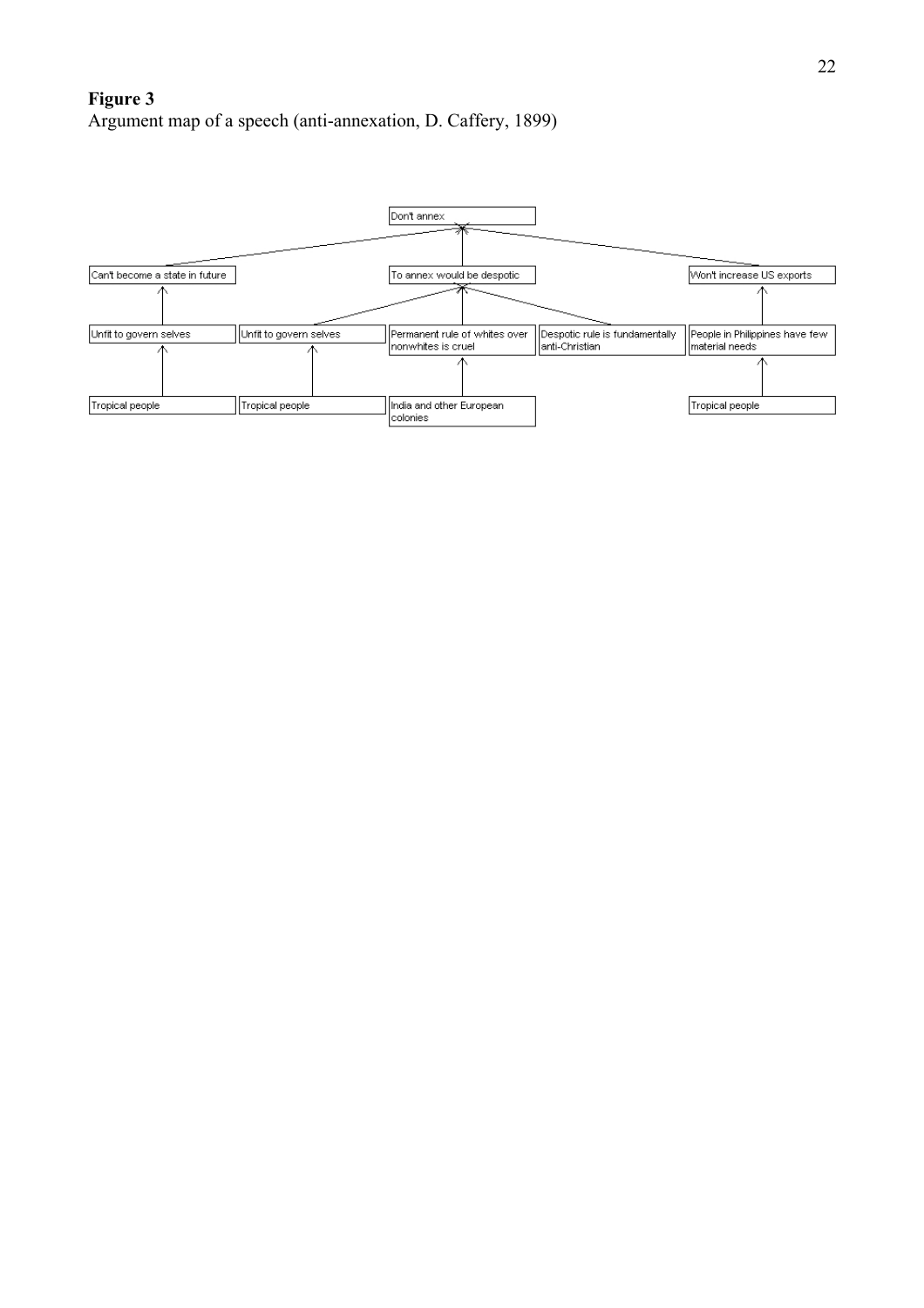## **Table 1**

Core and secondary reasons used by seven speakers in the Philippines annexation debate

- Can't become a state in the future
- Can't rule themselves
- Tropical people
- Despotic/rule without consent of the governed
- Cruelty
- India and other European colonies
- Anti-Christian/wicked
- Not increase exports
- Few material needs
- No right to annex
- No consent by Filipinos
- Capable of self-rule
- Double standard compared to Cuba
- Filipinos were our allies
- Will be a rebellion/war
- Expensive bureaucracy
- Destroy US as republic
- Greece and Rome lost republican liberty
- White men won't move there
- Can't become US citizens
- US has sovereign power to annex territory that doesn't become a state
- Supreme Court decisions
- Historical US precedents
- US Civil War (attack on southern Democrats)
- OK to annex without consent of governed
- Other countries annex without consent of governed
- Strategic reasons led to annex in past without consent (Hawaii; anti-anti-annexationists)
- Annexation not despotic
- US rule will be temporary and beneficent
- Europeans want annex other places in Asia and Africa
- Obligation to protect from Europe
- Obligation to uplift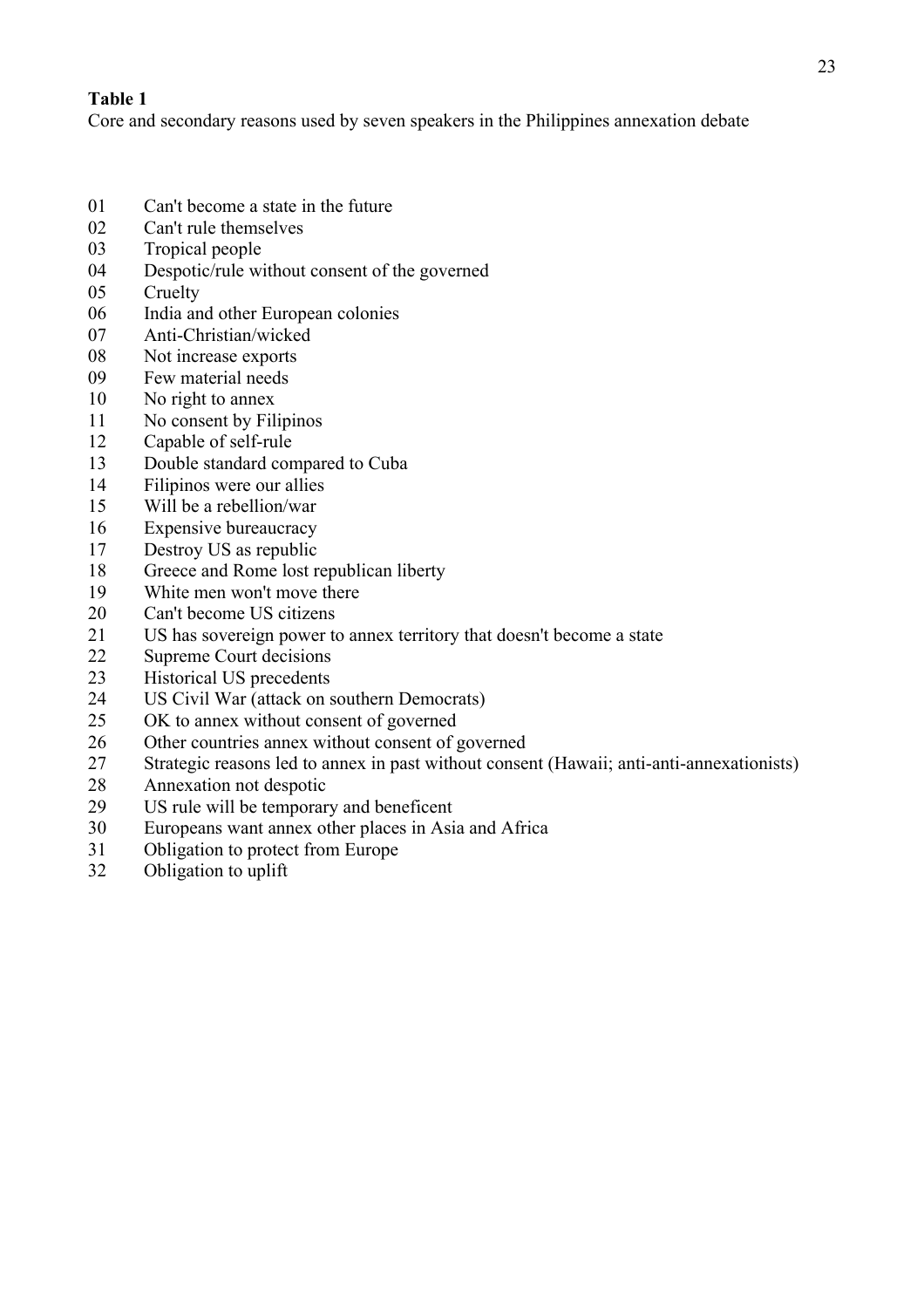## **Table 2**

Reasoning chains used by seven speakers in the Philippines annexation debate

| Platt $(P)$ | Teller $(P)$   | Foraker $(P)$ | Caffery $(C)$  | Hoar $(C)$               | Mason $(C)$ | McLaurin (C)   |
|-------------|----------------|---------------|----------------|--------------------------|-------------|----------------|
| $21-22$     | $21 - 22$      | $21 - 22$     | $01 - 02 - 03$ | $16-04-11$               | $10 - 11$   | $01 - 02 - 19$ |
| $21 - 23$   | $21 - 23$      | $21 - 23$     | $04 - 02 - 03$ | $17-04-11$               | $10 - 12$   | $01 - 02 - 03$ |
|             | $31 - 30$      | $25 - 26$     | $04 - 05 - 06$ | $17 - 07 - 15 - 04 - 11$ | $10-13$     | $01 - 20 - 03$ |
|             | $31 - 02 - 03$ | $25 - 27$     | $04 - 07$      | $17 - 18$                | $10-14$     | $04 - 20 - 03$ |
|             | $32 - 02 - 03$ | 28-29         | $08-09-03$     |                          | $15 - 11$   | $17-04-01-03$  |
|             |                | 28-02         |                |                          |             | $17 - 06$      |
|             |                | 28-30         |                |                          |             |                |

Note: P stands for pro, C for con. Reasoning chains should be read across, with the first number corresponding to the core reason and the remaining ones to secondary reasons, with each of the latter supporting the reason immediately to its left. See Table 1 for the reasons corresponding to each number.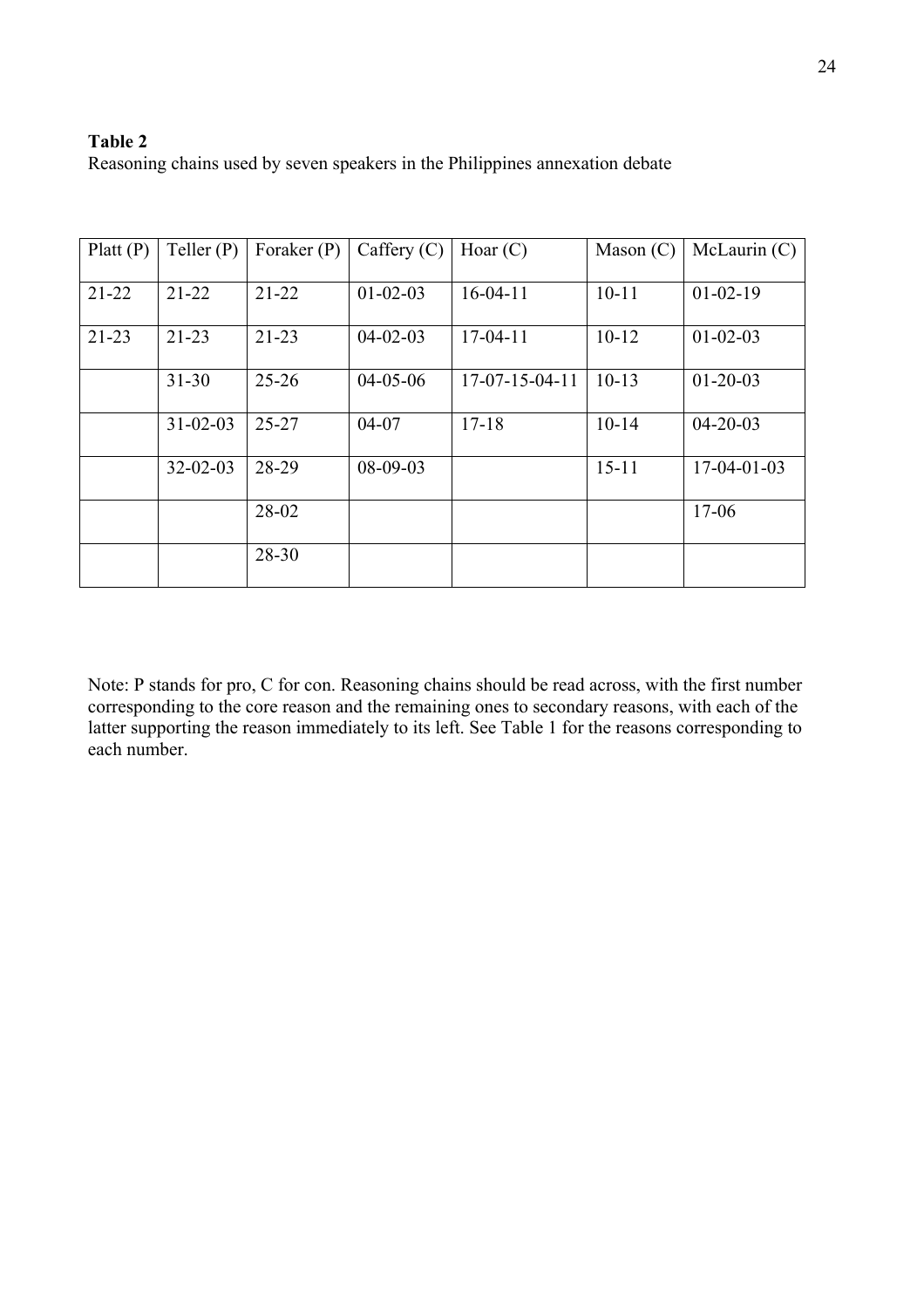# **Table 3**

Pairwise similarity scores in the Philippines annexation debate

| Pro-Pro          |                |
|------------------|----------------|
| Platt-Teller     | .20            |
| Platt-Foraker    | .14            |
| Teller-Foraker   | .06            |
| Average          | .13            |
|                  |                |
| <u>Con-Con</u>   |                |
| Caffery-Hoar     | 0              |
| Caffery-Mason    | $\overline{0}$ |
| Caffery-McLaurin | .12            |
| Hoar-Mason       | 0              |
| Hoar-McLaurin    | .04            |
| Mason-McLaurin   | 0              |
| Average          | .03            |
|                  |                |
| Pro-Con          |                |
| Platt-Caffery    | 0              |
| Platt-Hoar       | $\overline{0}$ |
| Platt-Mason      | $\overline{0}$ |
| Platt-McLaurin   | $\overline{0}$ |
| Teller-Caffery   | .08            |
| Teller-Hoar      | 0              |
| Teller-Mason     | $\overline{0}$ |
| Teller-McLaurin  | .03            |
| Foraker-Caffery  | 0              |
| Foraker-Hoar     | $\pmb{0}$      |
| Foraker-Mason    | $\overline{0}$ |

Foraker-McLaurin 0 *Average* .01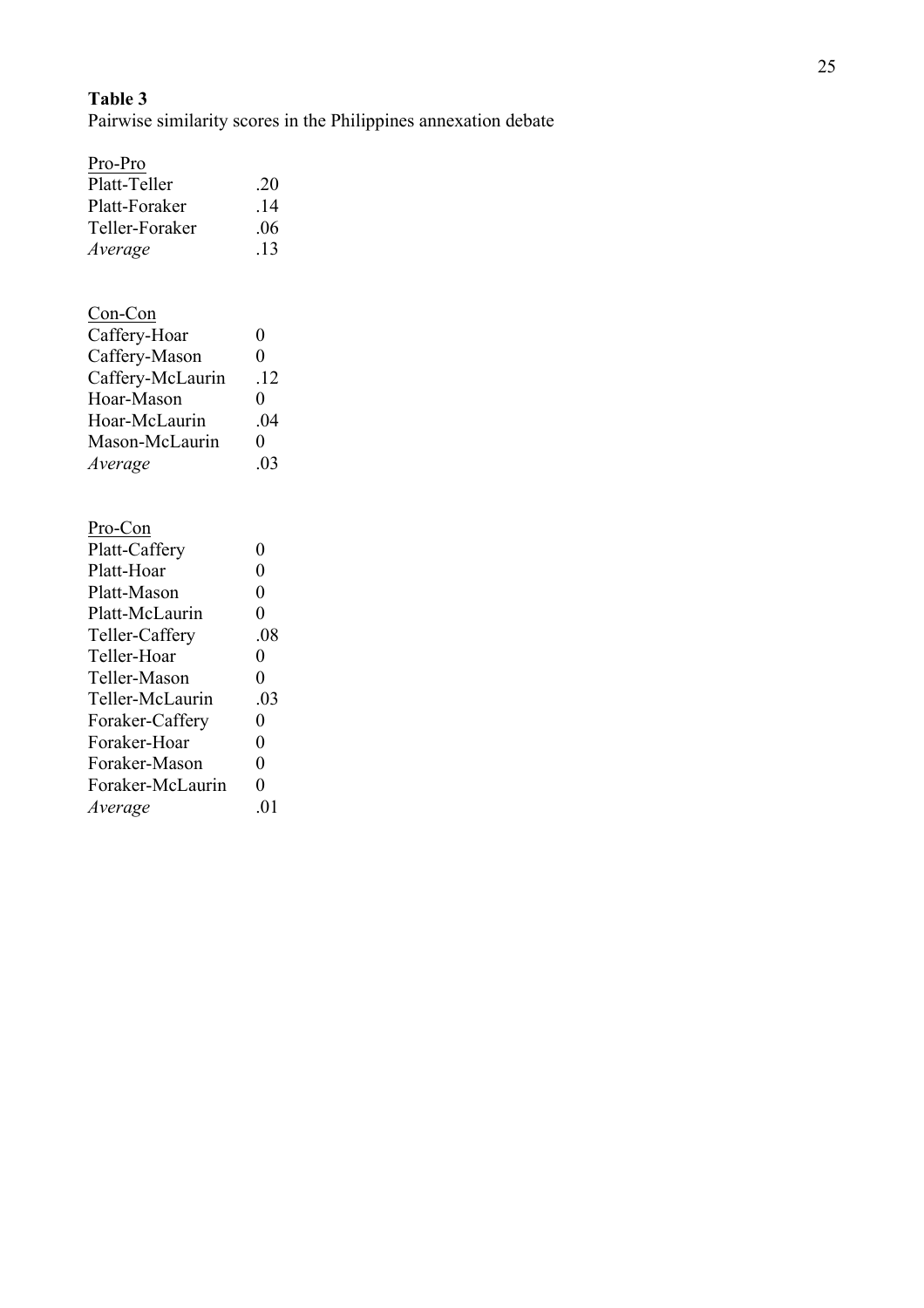## **References**

Abbott, A. 1990. A primer on sequence methods. *Organization Science* 1,4: 375-92.

Abelson, R.P. 1968. Psychological implication. *Theories of cognitive consistency: a sourcebook*, ed. idem et al. Rand McNally.

\_\_\_\_\_. 1971. The ideology machine. APSA paper.

\_\_\_\_\_. 1973. The structure of belief systems. *Computer models of thought and language*, ed. R.C. Schank and K. Colby. Freeman.

\_\_\_\_\_. 1986. Beliefs are like possessions. *J. for the Theory of Social Behaviour* 16, 3: 223-50.

\_\_\_\_\_ and Carroll, J.D. 1965. Computer simulation of individual belief systems. *American Behavioral Scientist* 8,1: 24-30.

Ackerman, B. 2010. *The decline and fall of the American republic (Tanner lectures on human values)*. Belknap Press.

Aron, R. 1979. Remarks on Lasswell's "The Garrison State." *Armed Forces and Society* 5,3: 347- 59.

Baldassari, D. and Gelman, A. 2008. Partisans without constraint: political polarization and trends in American public opinion. *American Journal of Sociology* 114,2: 408-46.

Balzacq, T. 2005. The three faces of securitization: political agency, audience and context. *European J. of International Relations* 11,2: 171-201.

Barker, D.C., Hurwitz, J., and Nelson, T.L. 2008. Of crusades and culture wars: "messianic" militarism and political conflict in the United States. *Journal of Politics* 70,2: 307-22.

Beinart, P. 2008. When politics no longer stops at the water's edge: partisan polarization and foreign policy. *Red and blue nation? Vol. 2: Consequences and correction of America's polarized politics*, ed. P.S. Nivola and D.W. Brady. Brookings Institution Press and Hoover Institution Press.

Blanchard, P., Bancel, N., and Lemaire, S. 2005. *La fracture coloniale: la société française au prisme de l'héritage colonial*. Editions La Découverte.

Buzan, B., Wæver, O., and de Wilde, J. 1998. *Security: a new framework for analysis*. Lynne Rienner.

Carbonell, J.G., Jr. 1978. POLITICS: automated ideological reasoning. *Cognitive Science* 2,1: 27- 51.

Chong, D. and Druckman, J.N. 2007. Framing public opinion in competitive democracies. *American Political Science R.* 101,4: 637-55.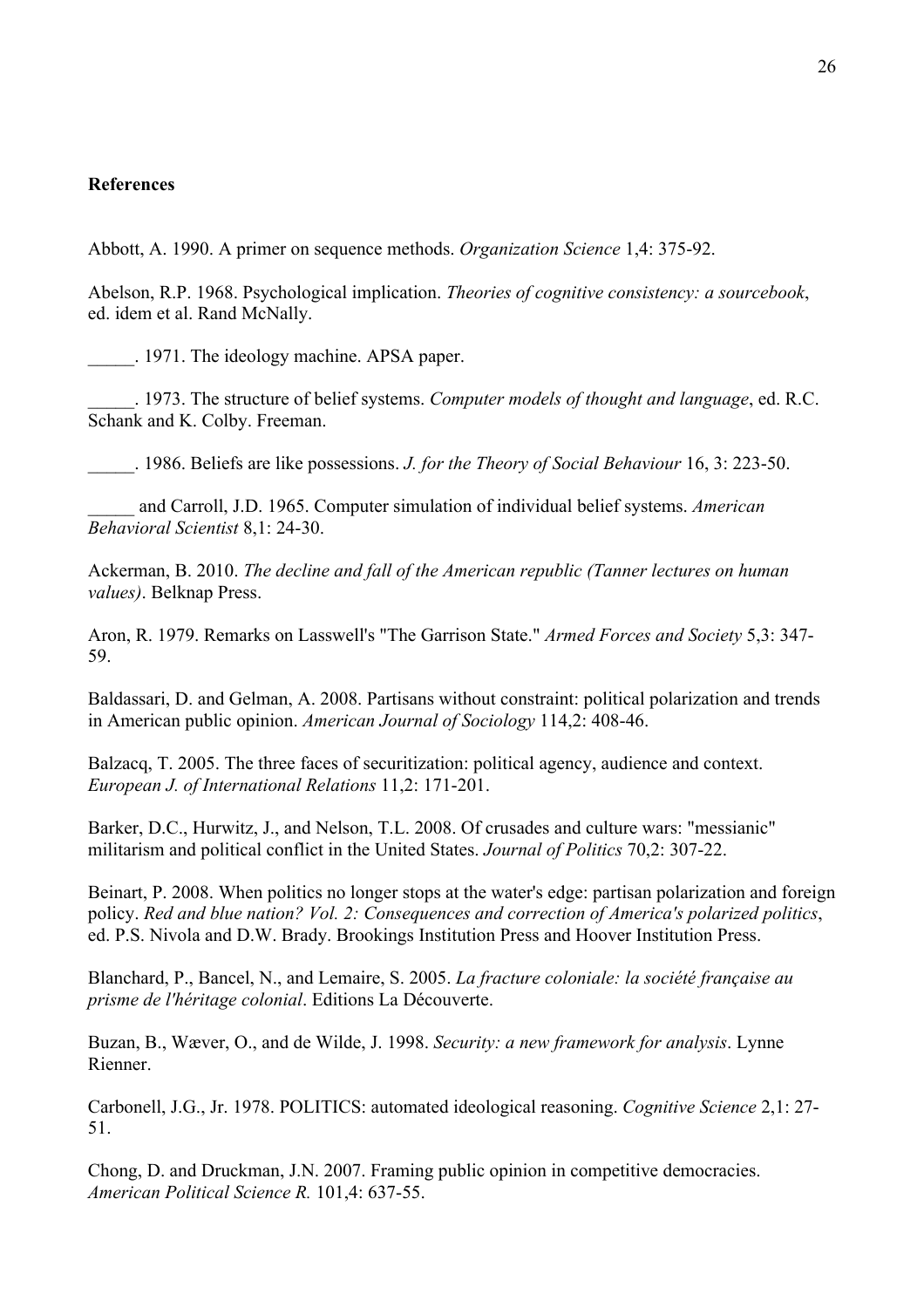\_\_\_\_\_. 2010. Dynamic public opinion: communication effects over time. *American Political Science R.* 104,4: 663-80.

Dijkstra, W. and Taris, T. 1995. Measuring the agreement between sequences. *Sociological Methods and Research* 24,2: 214-31.

Donnelly, F. 2013. *Securitization and the Iraq war: the rules of engagement in world politics*. Routledge.

Elzinga, C.H. and Studer, M. 2015. Spell sequences, state proximities, and distance metrics. *Sociological Methods and Research* 44,1: 3-47.

Engel, J.A. 2011. Not yet a garrison state: reconsidering Eisenhower's military-industrial complex. *Enterprise and Society* 12,1: 175-99.

Entman, R.M. 1991. Framing U.S. coverage of international news: contrasts in narratives of the KAL and Iran Air incidents. *J. of Communication* 41,4: 6-27.

\_\_\_\_\_. 1993. Framing: toward clarification of a fractured paradigm. *J. of Communication* 43,1: 51-  $\overline{8}$ 

Feldman, S. and Johnston, C. 2013. Understanding the determinants of political ideology: implications of structural complexity. *Political Psychology,* online prepublication.

Finlayson, A. and Martin, J. 2008. "It ain't what you say...": British political studies and the analysis of speech and rhetoric. *British Politics* 3,4: 445-64.

Fitch, J.S. 1985. The garrison state in America: a content analysis of trends in the expectation of violence. *J. of Peace Research* 22,1: 31-45.

Freeman, J.B. 1991. *Dialectics and the macrostructure of arguments: a theory of argument structure*. Foris.

Friedberg, A.L. 2000. *In the shadow of the garrison state: America's anti-statism and its cold war grand strategy*. Princeton University Press.

Friedman, J. 2012. Motivated skepticism or inevitable conviction? Dogmatism and the study of politics. *Critical R.: A J. of Politics and Society* 24,2: 131-55.

Hogan, M.J. 1998. *A cross of iron: Harry S. Truman and the origins of the national security state, 1945-1954*. Cambridge University Press.

Holland, J. 2011. Foreign policy and political possibility. *European Journal of International Relations* 19,1: 49-68.

Hurwitz, J. and Peffley, M. 1987. How are foreign policy attitudes structured? A hierarchical model. *American Political Science Review* 81,4: 1099-1120.

Johnson, L.K. 2012. *National security intelligence*. Polity Press.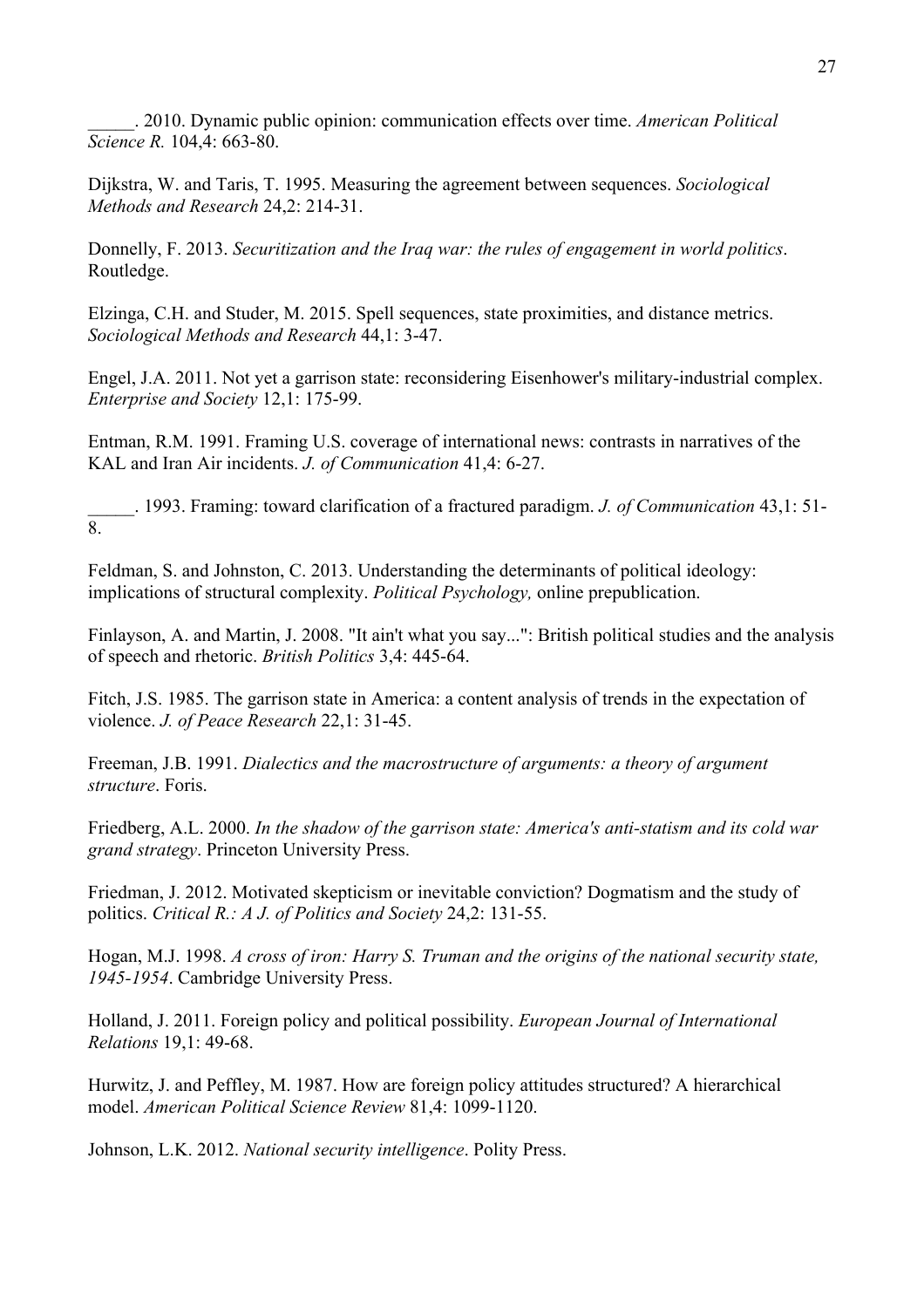Jost, J.T. and Amodio, D.M. 2012. Political ideology as motivated social cognition: behavioral and neuroscientific evidence. *Motivation and Emotion* 36,1: 55-64.

Jost, J.T., Federico, C.M., and Napier, J.L. 2009. Political ideology: its structure, functions, and elective affinities. *Annual R. of Psychology* 60: 307-37.

Katznelson, I. and Shefter, M. 2002. *Shaped by war and trade: international influences on American political development*. Princeton University Press.

Kavanagh, D. and Morris, P. 1994. *Consensus politics from Atlee to Major*. 2d edn. Blackwell.

Kinder, D.R. and Sanders, L.M. 1990. Mimicking political debate with survey questions: the case of white opinion on affirmative action for blacks. *Social Cognition* 8,1: 73-103.

Krebs, R.R. and Jackson, P.T. 2007. Twisting tongues and twisting arms: the power of political rhetoric. *European Journal of International Relations* 13,1: 35-66.

Kreps, S. 2010. Elite consensus as a determinant of alliance cohesion: why public opinion hardly matters for NATO-led operations in Afghanistan. *Foreign Policy Analysis* 6,3: 191-215.

Lafeber, W. 1986. The "lion in the path": the U.S. emergence as a world power. *Political Science Q*. 101,5: 705-18.

Lange, M. 2009. *Lineages of despotism and development: British colonialism and state power*. University of Chicago Press.

Lasch, C. 1958. The anti-imperialists, the Philippines, and the inequality of man. *J. of Southern History* 24,3: 319-31.

Lasswell, H.D. 1937. Sino-Japanese crisis: the garrison state versus the civilian state. *China Quarterly* 11: 643-9.

\_\_\_\_\_. 1941. The garrison state. *American J. of Sociology* 46,4: 455-68.

\_\_\_\_\_. 1950. The universal peril: perpetual crisis and the garrison-prison state. *Perspectives on a troubled decade: science, philosophy and religion, 1939-1949*, ed. L. Bryson, L. Finkelstein, and R.M. MacIver. Harper.

\_\_\_\_\_. 1962. The garrison-state hypothesis today. *Changing patterns of military politics*, ed. S.P. Huntington. Free Press.

Martin, J.L. and Desmond, M. 2010. Political position and social knowledge. *Sociological Forum* 25,1: 1-26.

McCormick, J.M. and Wittkopf, E.R. 1990. Bipartisanship, partisanship, and ideology in congressional-executive foreign policy relations, 1947-1988. *Journal of Politics* 52,4: 1077-1100

McCoy, A.W. 2009. *Policing America's empire: the United States, the Philippines, and the rise of the surveillance state*. University of Wisconsin Press.

Meernik, J. 1993. Presidential support in Congress: conflict and consensus on foreign and defense policy. *Journal of Politics* 55,3: 569-87.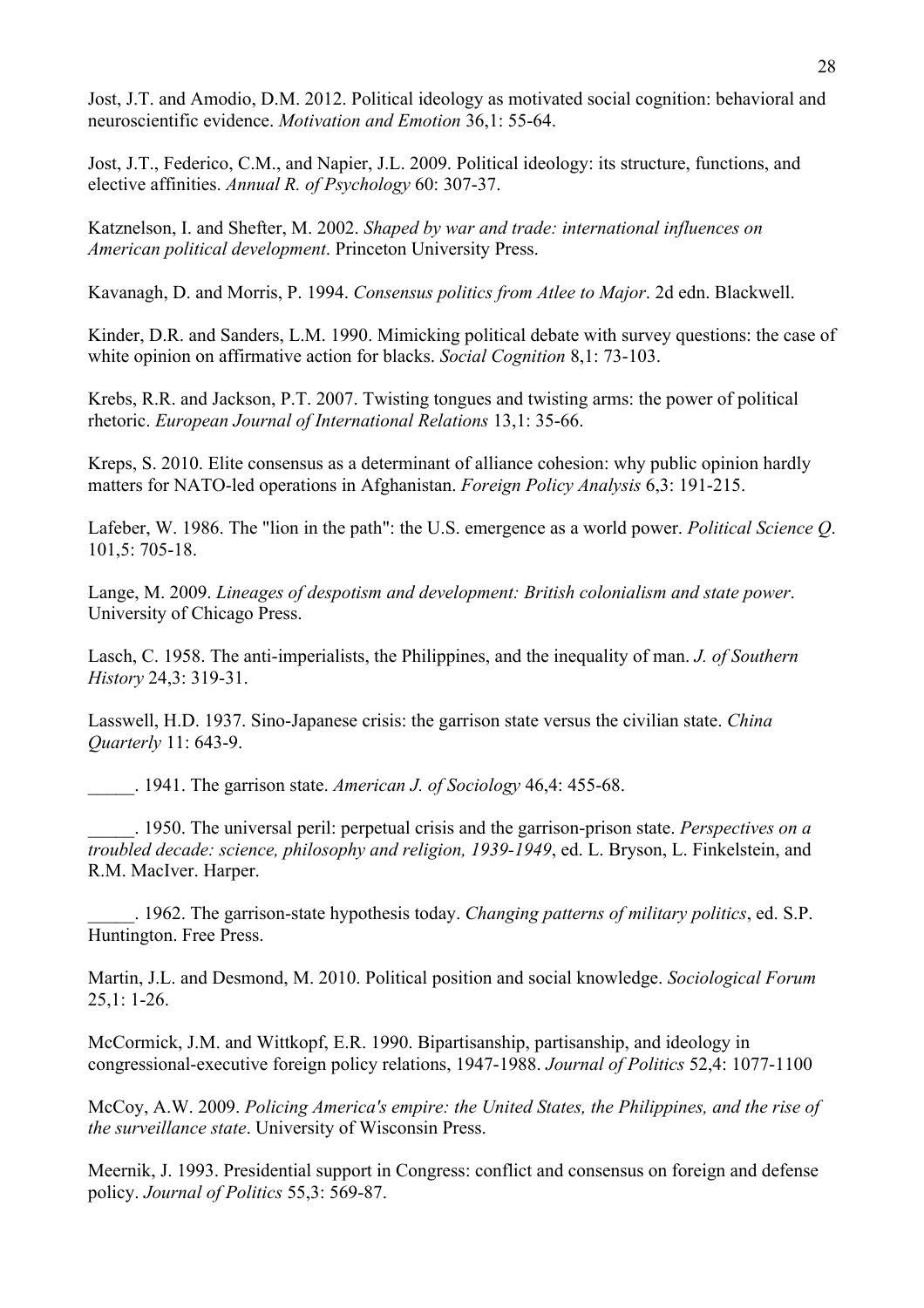Morgan, M.J. 2004. The garrison state revisited: civil-military implications of terrorism and security. *Contemporary Politics* 10,1: 5-19.

Mormann, T. 1993. Natural predicates and topological structures of conceptual spaces. *Synthese* 95,2: 219-40.

Morris-Suzuki, T. 1998. *Re-inventing Japan: time, space, nation*. M.E. Sharpe.

Nelson, T.E. and Oxley, Z.M. 1999. Issue framing effects on belief importance and opinion. *J. of Politics* 61,4: 1040-67.

Prins, B.C. and Marshall, B.W. 2001. Congressional support of the president: a comparison of foreign, defense, and domestic policy decision-making during and after the cold war. *Presidential Studies Quarterly* 31,4: 660-79.

Robette, N. and Bry, X. 2012. Harpoon or bait? A comparison of various metrics in fishing for sequence patterns. *Bulletin of Sociological Methodology/Bullétin de Méthodologie Sociologique* 116,1: 5-24.

Romm, J.J. 1993. *Defining national security: the nonmilitary aspects*. Council on Foreign Relations Press.

Roseman, I.J. 1994. The psychology of strongly held beliefs: theories of ideological structure and individual attachment. *Beliefs, reasoning, and decision making: psycho-logic in honor of Bob Abelson*, ed. R.C. Schank and E. Langer. Lawrence Erlbaum Associates.

Seymour, L.J.M. 2014. Let's bullshit! Arguing, bargaining and dissembling over Darfur. *European Journal of International Relations* 20,3: 571-95.

Slapin, J.B. and Proksch, S.-O. 2014. Words as data: content analysis in legislative studies. *Oxford Handbook of Legislative Studies*, ed. S. Martin, T. Saalfeld, and K.W. Strøm. Oxford University Press.

Souva, M. and Rohde, D. 2007. Elite opinion differences and partisanship in congressional foreign policy, 1975-1996. *Political Research Quarterly* 60,1: 113-123.

Sparrow, B.H. 2006. *The insular cases and the emergence of American empire*. University Press of Kansas.

Sparrow, J.T. 2011. *Warfare state: World War II Americans and the age of big government*. Oxford University Press.

Stuart, D.T. 2008. *Creating the national security state: a history of the law that transformed America*. Princeton University Press.

Sylvan, D. and Majeski, S. 2009. *U.S. foreign policy in perspective: clients, enemies and empire*. Routledge.

Taber, C.S. 1992. POLI: an expert system model of U.S. foreign policy belief systems. *American Political Science R.* 86,4: 888-904.